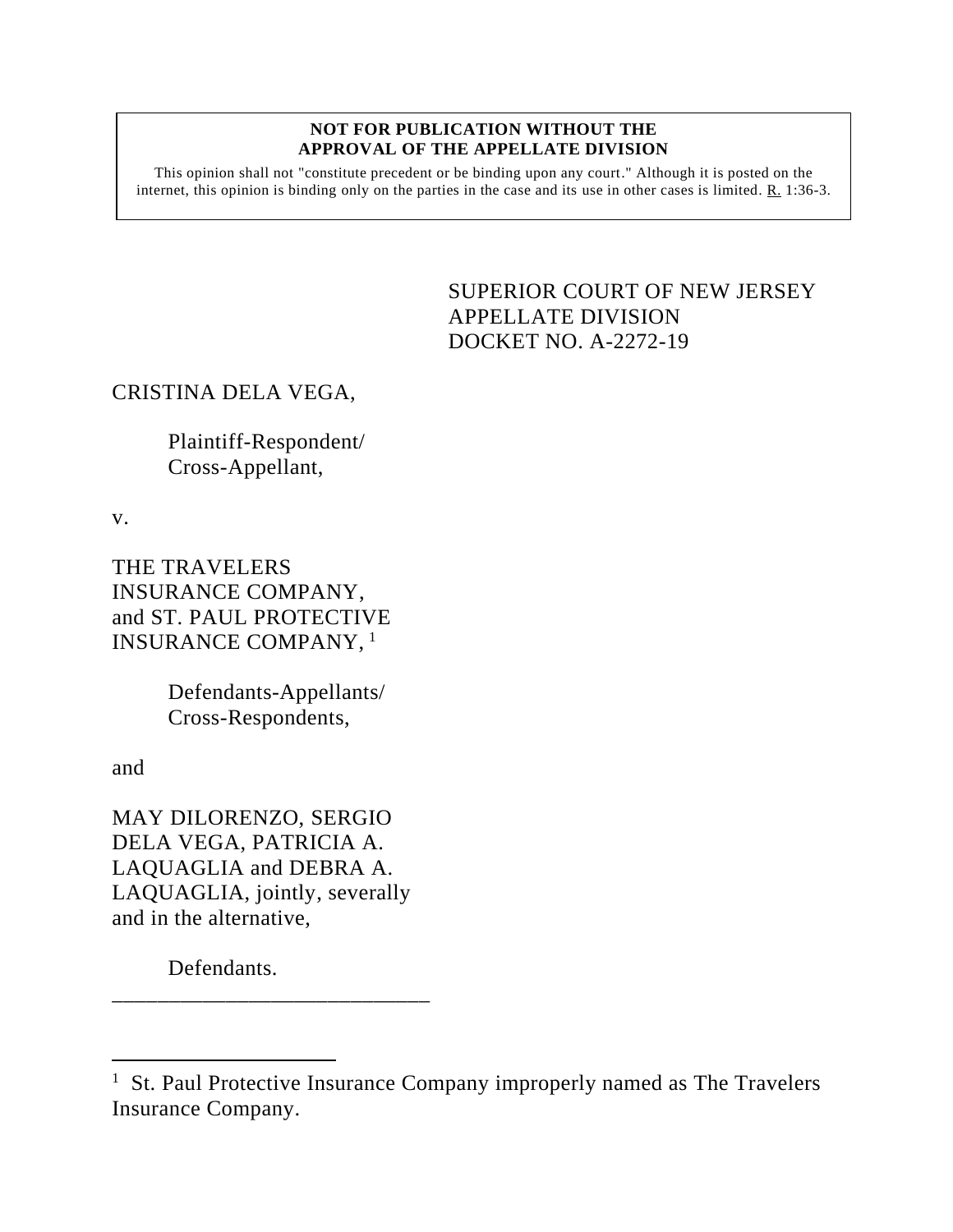Argued January 13, 2021 – Decided May 6, 2022

Before Judges Accurso, Vernoia and Enright.

On appeal from the Superior Court of New Jersey, Law Division, Hudson County, Docket No. L-1875- 17.

Timothy P. Smith argued the cause for appellants/ cross-respondents (Kinney Lisovicz Reilly & Wolff, PC, attorneys; Timothy P. Smith, of counsel and on the briefs).

Lewis Greenberg argued the cause for respondent/ cross-appellant (Fuchs Greenberg & Sapin, LLC, attorneys; Lewis Greenberg, of counsel and on the briefs).

The opinion of the court was delivered by

ACCURSO, J.A.D.

Defendant St. Paul Protective Insurance Company appeals from summary judgment denying the enforceability of the intra-family liability stepdown exclusion in the St. Paul auto policy purchased by plaintiff Cristina Dela Vega. The trial judge deemed the exclusion ambiguous, "patently unfair," contrary to public policy and to "plaintiff's reasonable expectations." Plaintiff cross-appeals from summary judgment dismissing her claims for bad faith, violation of the Consumer Fraud Act, N.J.S.A. 56:8-1 to -20, and punitive damages. We affirm.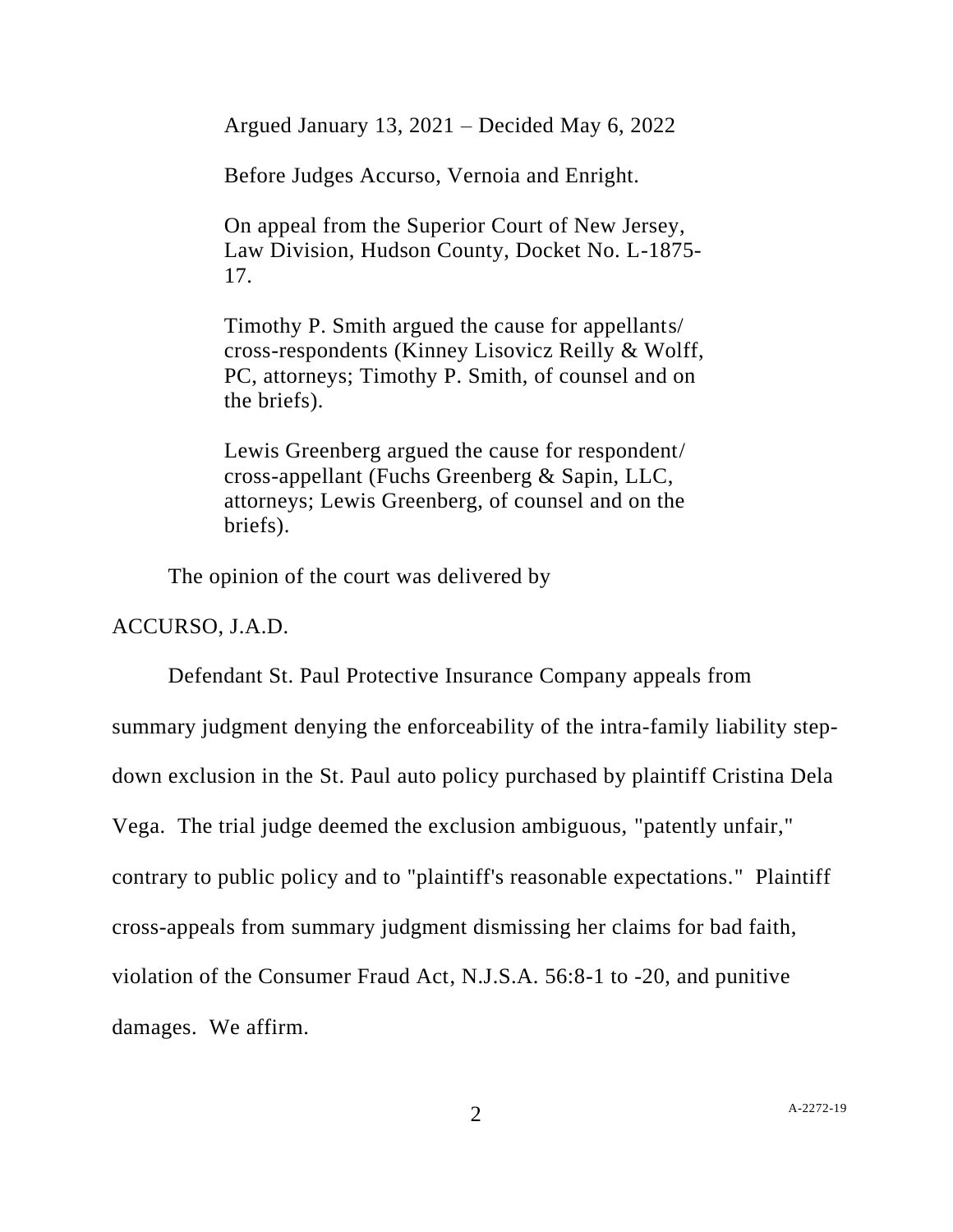We don't find the wording of this intra-family step-down exclusion ambiguous. But the exclusion was not mentioned on the declarations sheet that advised plaintiff she had \$100,000/\$300,000 liability limits, and it was buried in the policy. Thus, we agree with the trial judge the intra-family stepdown here was a hidden pitfall in plaintiff's auto policy contrary to her reasonable expectations as to coverage, rendering it unenforceable. Our disposition makes it unnecessary for us to consider whether the exclusion violates public policy as well. <sup>2</sup> The judge's dismissal of plaintiff's affirmative

 $2$  Although our conclusion that the intra-family liability step-down in this policy was a hidden trap, thwarting plaintiff's reasonable expectations as to the coverage afforded by her \$100,000/\$300,000 auto policy, makes it unnecessary for us to consider whether the exclusion is more broadly violative of public policy, we confess to finding the exclusion troubling. We think it fair to assume most purchasers of personal auto policies in this State would assume an injured family member passenger in an insured auto would have the benefit of the full policy limits purchased and would be surprised to learn otherwise. The absence of any indication of the reduced coverage on the declarations sheet where premiums are listed would also likely make it difficult for a member of the insurance-purchasing-public to fairly compare auto policies. The operation of this exclusion would mean a child severely injured in an accident caused by the parent-driver's negligence could recover only \$15,000 in personal injury damages under a \$100,000/\$300,000 policy as here, whereas the child's friend sitting next to her and also severely injured in the accident could recover the \$100,000 policy limits. This significant reduction in the liability protection the policyholder purchased — and the concomitant reduction in coverage available to an entire class of victims based solely on the injured victim's status as a named insured or resident family-member — is concerning. See Huggins v. Aquilar, 246 N.J. 75, 83 (2021) (noting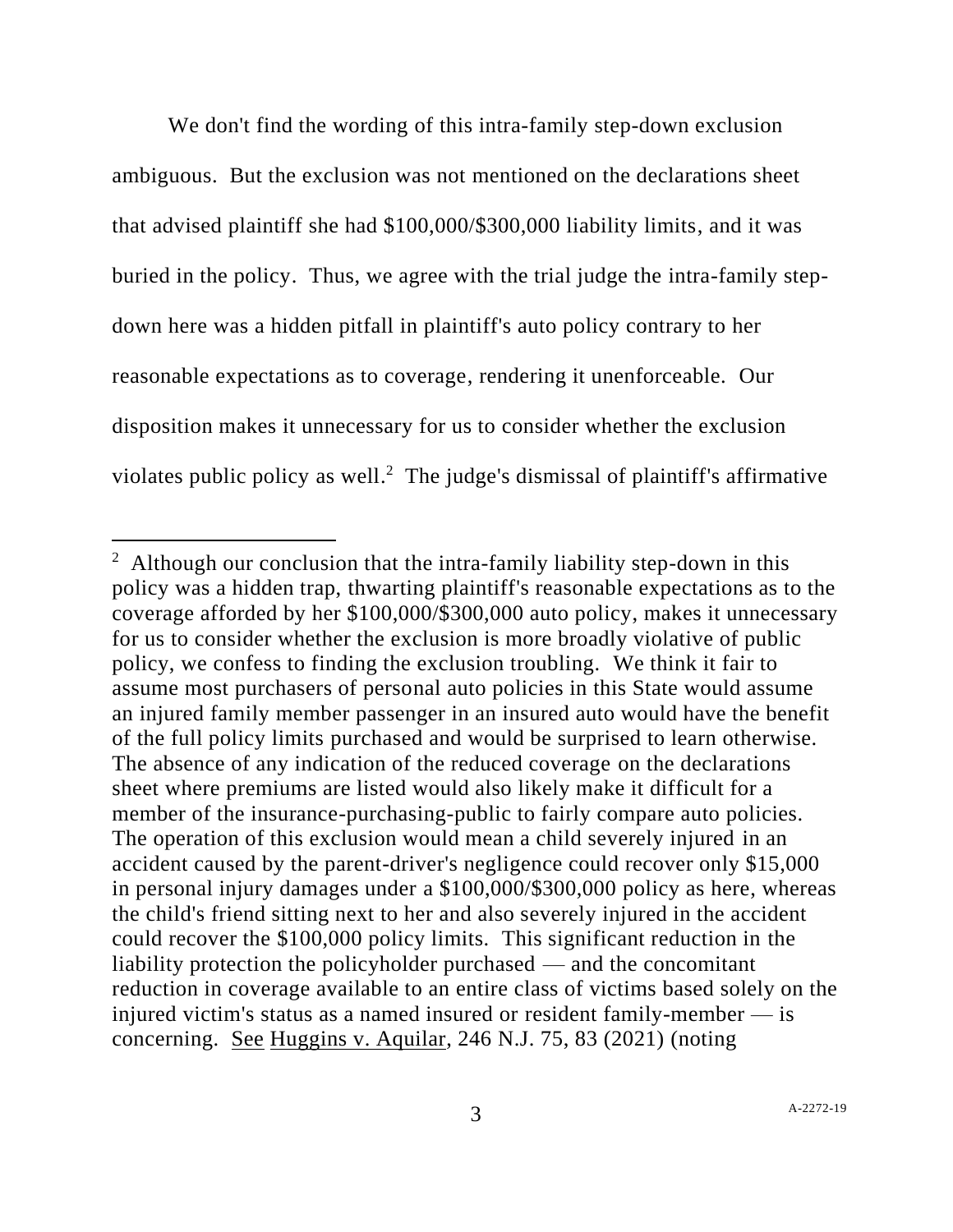claims was sound; plaintiff's arguments to the contrary do not warrant discussion in a written opinion. See R.  $2:11-3(e)(1)(E)$ .

The essential facts are undisputed. Plaintiff and her husband, defendant Sergio Dela Vega, are both retired pediatricians. She was sitting in the front seat of their late-model Mercedes when her husband pulled out of a parking lot into the path of a car driven by defendant Patricia A. Laquaglia and owned by Debra A. Laquaglia.<sup>3</sup> Plaintiff was severely injured in the accident, exhausting the entirety of the \$250,000 personal injury protection (PIP) benefits available to her under the couple's St. Paul policy. Plaintiff did not purchase the policy through a broker, but contacted the company directly. She doesn't claim to have read anything other than the declarations sheet, but she testified at deposition that she consciously chose the \$100,000 liability limits.

<sup>&</sup>quot;[i]nsurance policy provisions that disclaim whole classes of drivers are problematic"). See also James v. N.J. Mfrs. Ins. Co., 216 N.J. 552 (2014) (discussing N.J.S.A. 17:28-1.1(f), which prohibits application of step-down provisions in business entities' auto insurance policies to limit the recovery of Uninsured and Underinsured Motorists benefits by employees based on public policy). Because we decide the case on other grounds, we do not consider the issue further.

<sup>&</sup>lt;sup>3</sup> Plaintiff has settled her claims against the Laquaglias and all defendants but St. Paul.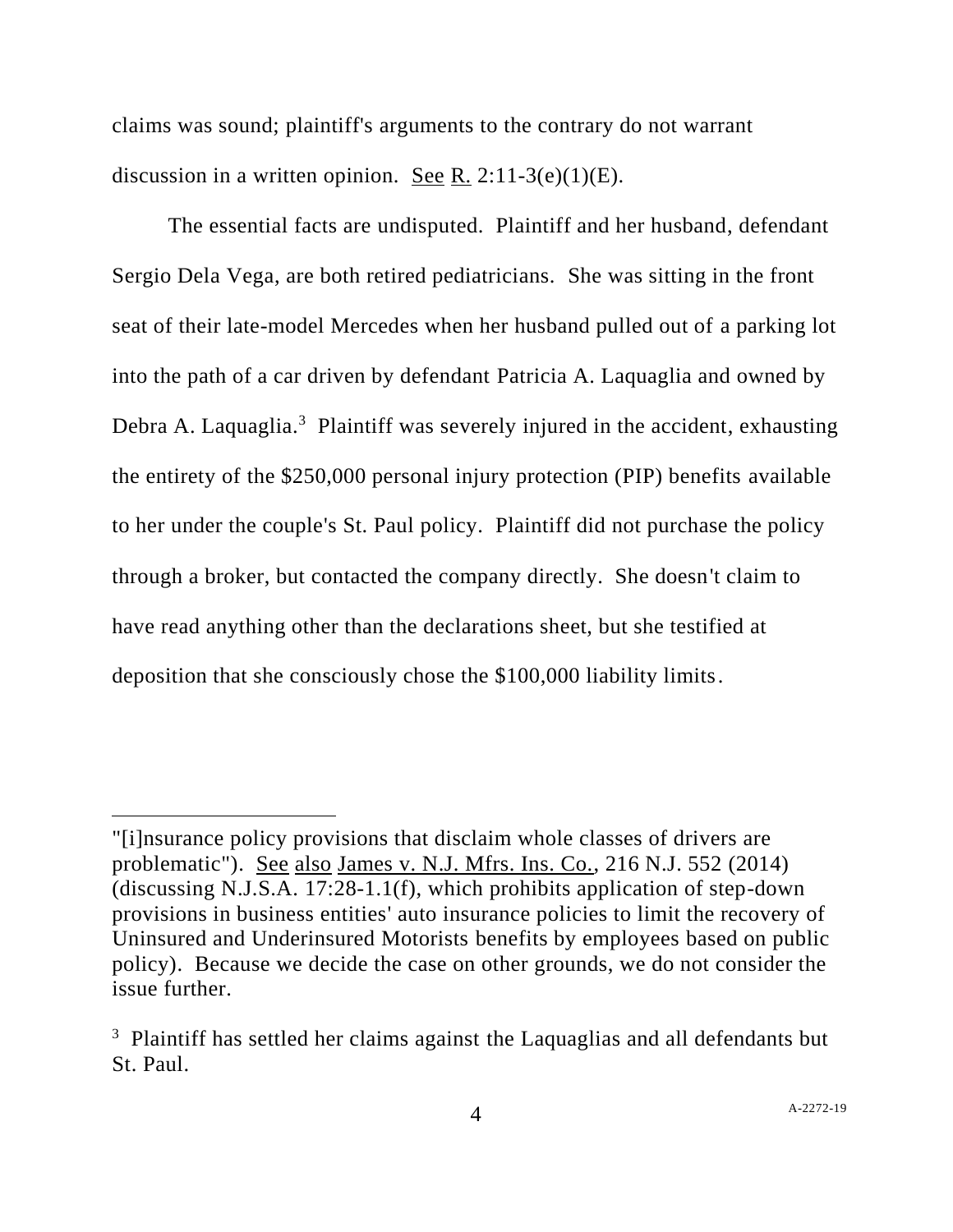Four months after the accident, a St. Paul claims adjuster offered plaintiff the \$100,000 liability limit on the couple's \$100,000/\$300,000 policy. Plaintiff didn't immediately accept.<sup>4</sup> Four months later, the adjuster rescinded the offer, advising the company had "made an unfortunate mistake" and "[a]fter further review" determined the policy would only "afford a bodily injury liability benefit of up to \$15,000, and not more."

The adjuster subsequently submitted a certification explaining she'd offered plaintiff what she "incorrectly assumed were the [\$100,000] liability limits of the policy to settle this claim pre-suit" because the company had already paid \$250,000 in PIP benefits for plaintiff's medical treatment and "liability seemed clear." The adjuster claimed, in making the offer, she'd relied on her "experience adjusting auto liability claims" and hadn't actually read plaintiff's policy. Because none of the policies the adjuster had previously reviewed contained the intra-family exclusion in plaintiff's policy — which reduced the liability coverage for bodily injury from the face amount

<sup>&</sup>lt;sup>4</sup> St. Paul claims plaintiff rejected the offer. Plaintiff's counsel claims plaintiff never rejected the offer, she just didn't understand she could accept it and still pursue the driver who struck plaintiff's car, whom plaintiff's husband insisted was responsible for the accident. Plaintiff's claims against the claims adjuster were dismissed on summary judgment, a ruling plaintiff has not appealed. None of this has any relevance to the issues we decide.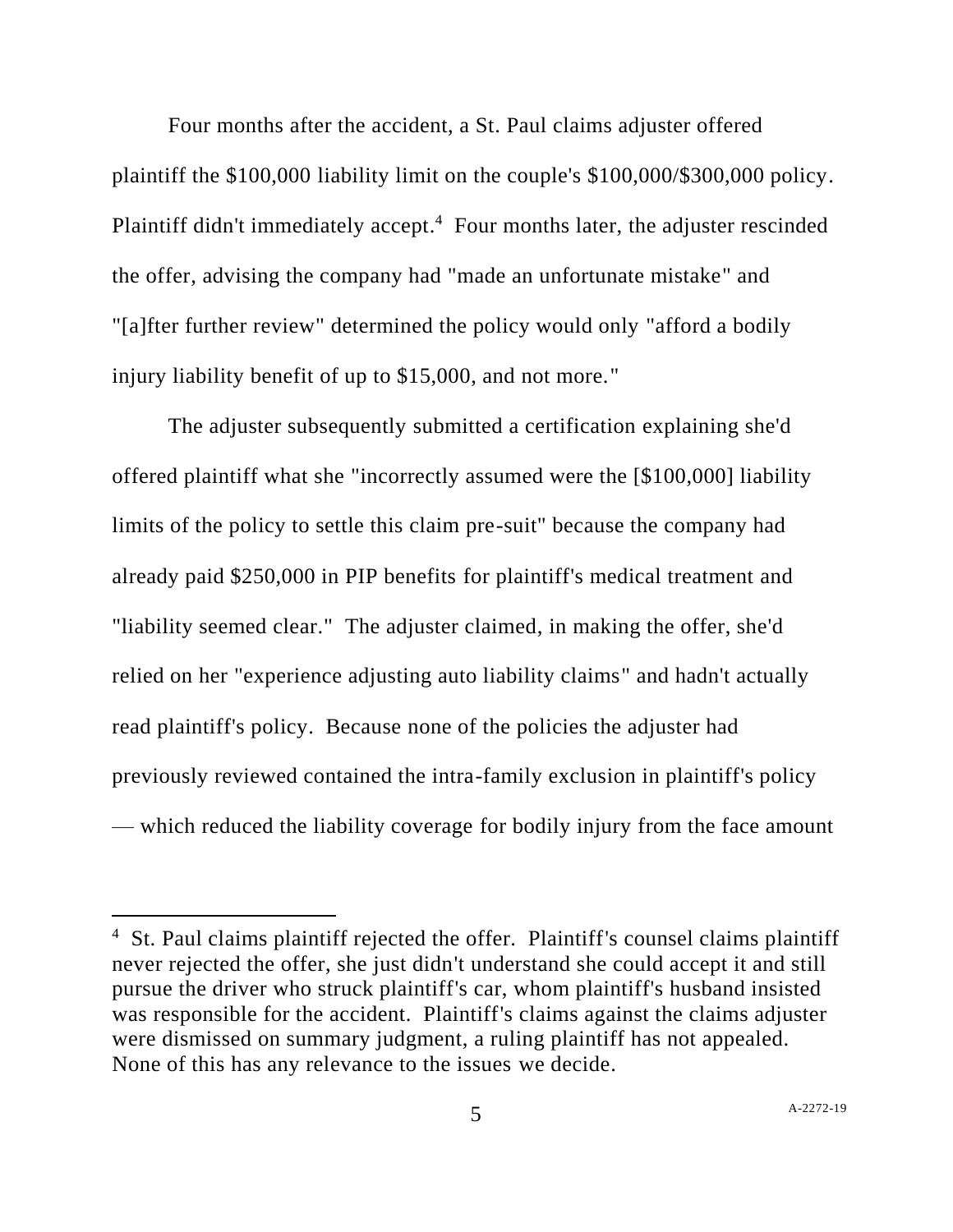of \$100,000 to the \$15,000 minimum required by New Jersey law — the adjuster simply offered plaintiff what appeared to be the \$100,000 liability limits on a \$100,000/\$300,000 policy.

Plaintiff's auto policy consists of four pages of "Declarations," a twopage "personal auto policy quick reference," which serves as a table of contents, and a thirty-two-page standard personal auto policy. The documents are all double-sided, written in regular and bold type. The policy has two columns of type on each page.

The Declarations are divided into six sections delineated as follows: 1. Named Insured; 2. Premium; 3. Your Vehicles; 4. Coverages, Limits of Liability and Premiums; 5. Information Used to Rate Your Policy; and 6. Other Information**.** Plaintiff and her husband are both listed as named insureds. Under the "Coverages, Limits of Liability and Premiums" section, all four of their cars are listed with limits of liability for "Bodily Injury," and "Uninsured and Underinsured Motorists Bodily Injury" both listed as \$100,000 each person, \$300,000 each accident.

On the next-to-the-last page of the Declarations, under the final sixth section, "Other Information," there are four headings in bold type: "Your Insurer," "Lienholder/Loss Payees Information," "Policy Coverage Sections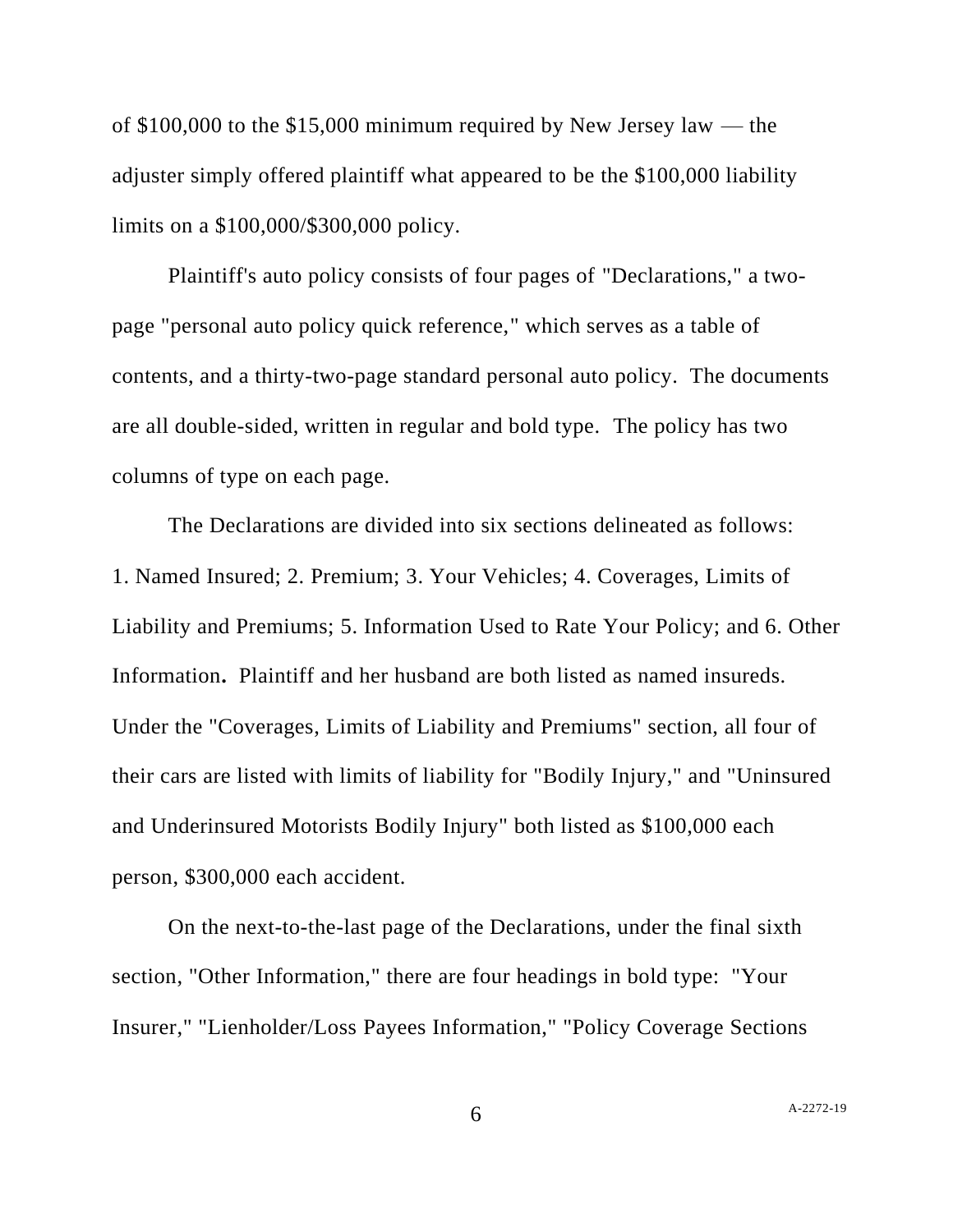and Endorsements That Form a Part of This Policy," and "For Your

Information," (the last written in all capital letters). Under the heading,

"Policy Coverage Sections and Endorsements That Form a Part of This

Policy," the following appears:

G01NJ00 (10-13) General Provisions Section

L01NJ01 (08-15) Liability Coverage Section

Q01NJ01 (08-15) Personal Injury Protection Coverage Section

U01NJ01 (08-15) Uninsured and Underinsured Motorists Coverage Section

P01NJ01 (08-15) Damage To Your Auto Coverage Section

S01CW01 (10-13) Signature Page

E1OCW02 (01-15) Glass Deductible.

Those seven sections comprise the entirety of the policy.

On the first page of the policy, under the bold heading "AGREEMENT," the policy states: "In return for payment of the premium and subject to all the terms of this policy, we will provide the coverages you have selected. These are shown by premium entries in the Declarations. The Declarations is a part of this policy."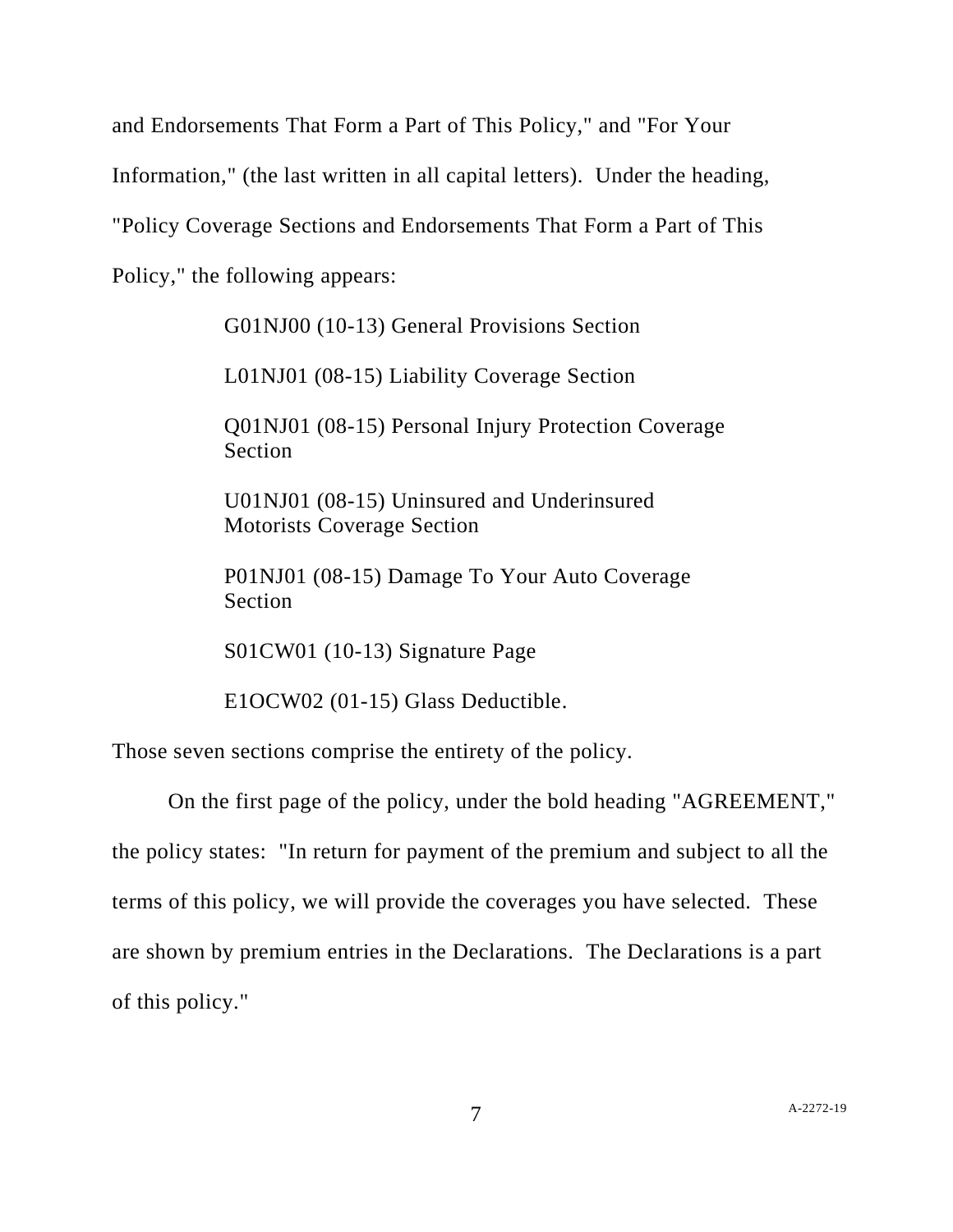Under the Liability Coverage Section, "Insuring Agreement," the policy

states:

We will pay damages for "bodily injury" or property damage for which any "insured" becomes legally responsible because of an auto accident.

We will settle or defend, as we consider appropriate, any claim or suit asking for these damages. In addition to our limit of liability, we will pay all defense costs we incur. Our duty to settle or defend ends when our limit of liability has been exhausted by payment of judgments or settlements.

We have no duty to defend any suit or settle any claim for "bodily injury"<sup>[5]</sup> or "property damage" not covered under this policy.

The policy proceeds to define "'insured' as used in this Coverage Section" and to list what "insured" does not include. It then addresses "Supplementary Payments." Following that, is a list of "Exclusions" divided into categories "A" and "B," with the former directed at any "insured" and the latter directed at vehicles or "your covered auto." At the end of the list of the category "A" exclusions for which "Liability Coverage" is not provided "for any 'insured,'" which list includes such things as liability coverage for an

<sup>&</sup>lt;sup>5</sup> "Bodily injury" is a defined term meaning "bodily harm, sickness or disease, including death that results. This definition does not apply under the Personal Injury Protection Coverage Section."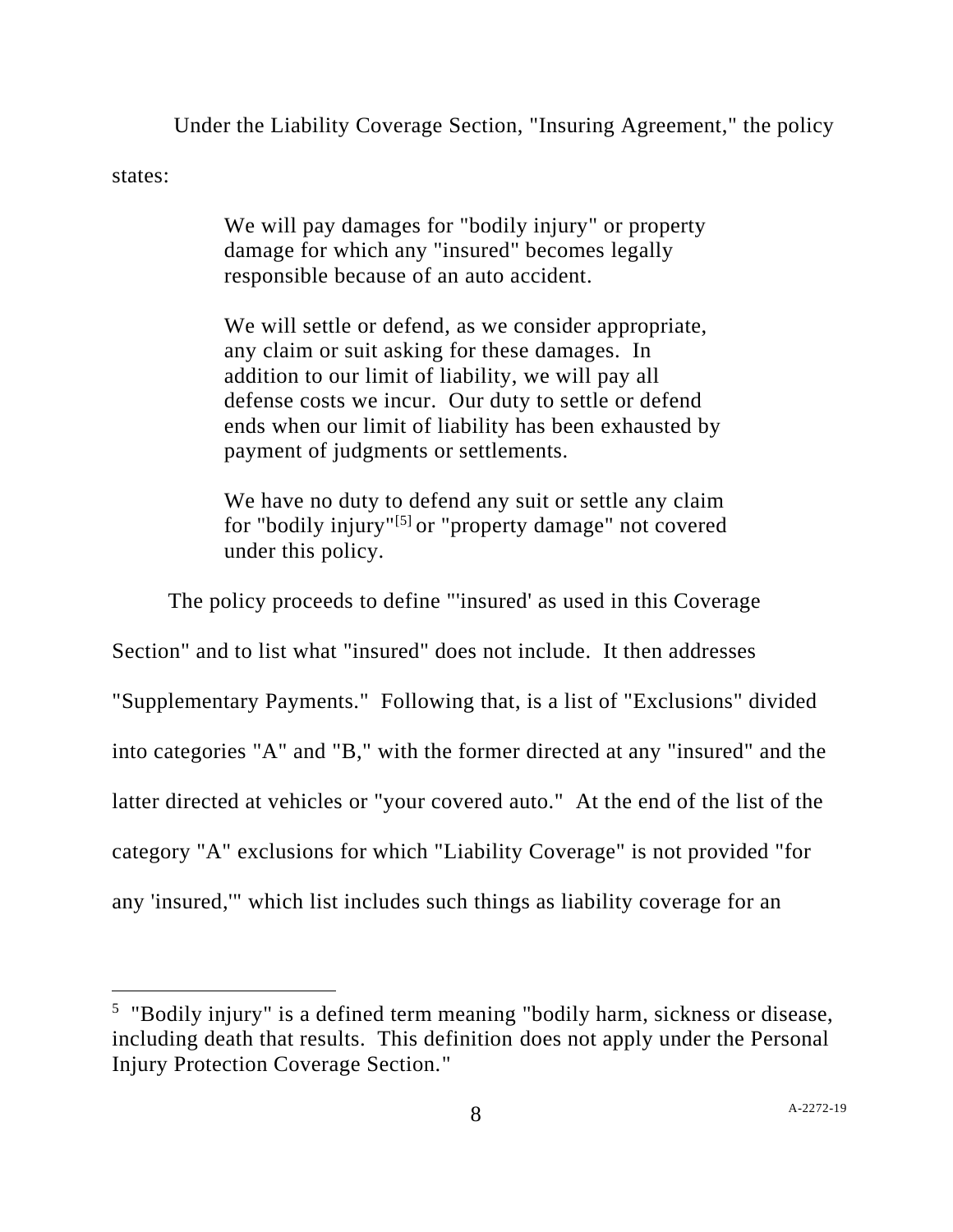insured who intentionally causes bodily injury, and bodily injury for which the

insured is also "an insured under any type of nuclear energy liability policy," is

the intra-family step-down exclusion, which states:

11. For "bodily injury" to you, a "resident relative" or an "insured." This Exclusion (A.11.) does not apply to the portion of the damages that is less than or equal to minimum limits required by New Jersey law.

Six pages before Exclusion A.11, the General Definition section of the policy

states:

"Minimum limits" refers to the following limits of liability as required by New Jersey law, to be provided under a standard policy of automobile liability insurance:

- 1. \$15,000 for each person, subject to \$30,000 for each accident with respect to "bodily injury", and \$5,000 for each accident with respect to "property damage" when a split limit is applicable; or
- 2. \$35,000 for each accident with respect to both "bodily injury" and "property damage" when a combined single limit is applicable.

Nothing, however, alerted plaintiff to refer back to the definitional section of

the policy for an explanation of the meaning of "minimum limits" as the phrase

is not set off with quotation marks as a defined term in Exclusion A.11.

The trial judge found the intra-family liability step-down ambiguous

based on the exception to the exclusion, which states the exclusion "does not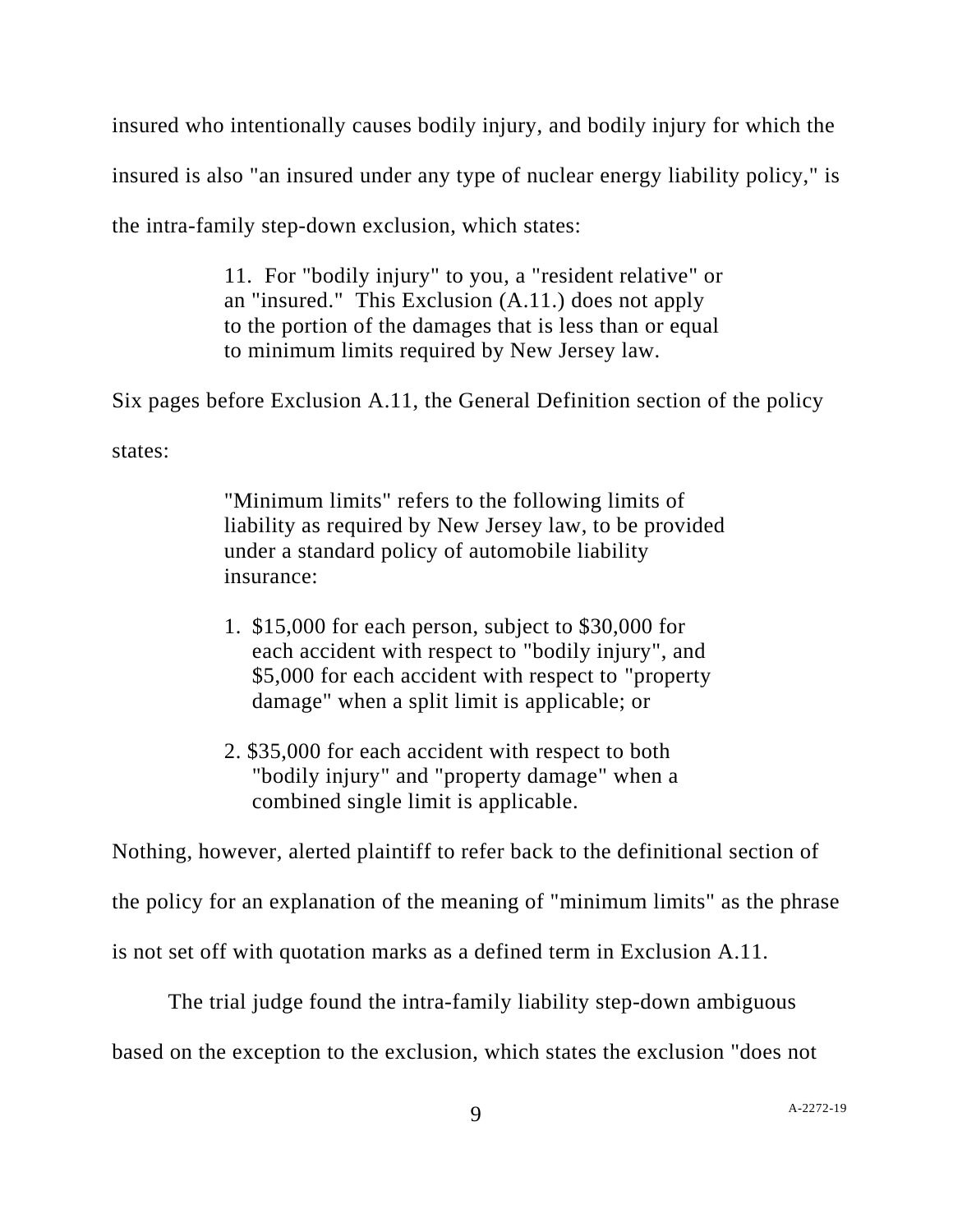apply to the portion of the damages that is less than or equal to minimum limits required by New Jersey law." The judge accepted plaintiff's argument that the phrase "minimum limits," which had once clearly referenced the \$15,000/\$30,000 minimum compulsory limits of the standard auto liability insurance policy required by the omnibus statute, N.J.S.A. 39:6B-1(a), was made ambiguous by the advent of the legislatively sanctioned basic and special policies, neither of which mandate any liability coverage, although the basic policy permits \$10,000 in optional coverage. See N.J.S.A.39:6A-3.1(c); N.J.S.A. 39:6A-3.3(c).

Alternatively, the judge found the exclusion unenforceable because it violates public policy. See Zuckerman v. Nat'l Union Fire Ins. Co., 100 N.J. 304, 320 (1985) ("A condition to the enforcement of insurance contracts is that they not violate public policy."). She noted the State's long-standing commitment to compensate the innocent victims of auto accidents, quoting the "settled doctrine" that insurance contracts "be liberally construed for the protection, not only of the named insured and those within its omnibus clause, but also the innocent plaintiff who was injured by the negligent operation of the insured automobile along a public highway." Eggerding v. Bicknell, 20 N.J. 106, 113 (1955). The judge distinguished homeowners insurance policies,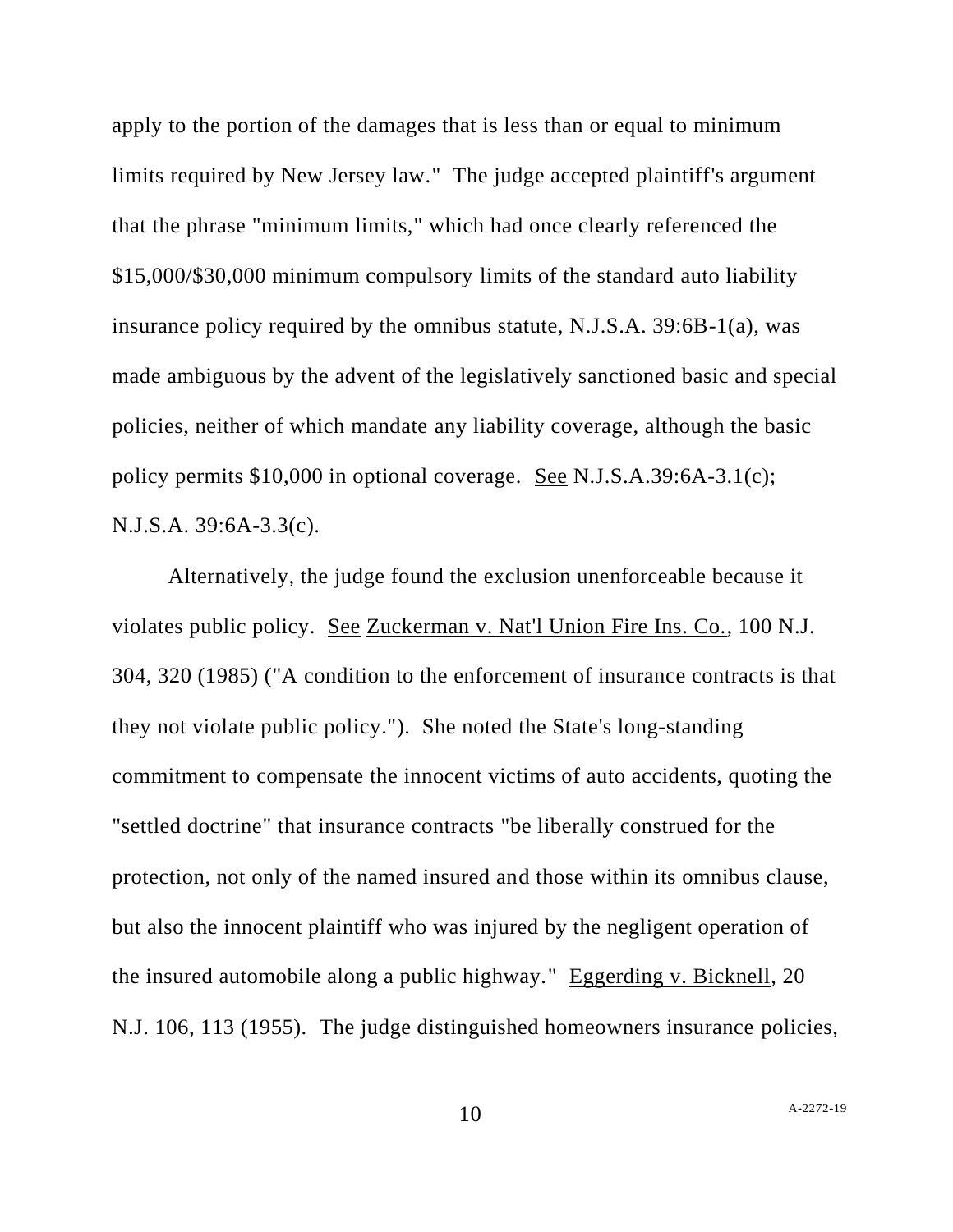in which intra-family exclusions are the norm, from auto policies, where plaintiff asserts they have not previously existed to limit coverage to the named insureds, because every owner of a car registered or principally garaged in New Jersey is required to buy car insurance by the State's compulsory insurance law, N.J.S.A. 39:6B-1 to -3. The judge further distinguished cases on which defendant relies upholding step-down clauses in an auto context, because none endorsed a step-down of the liability coverage and benefits of the named insureds, as here.

The judge also rejected defendant's claim that our Supreme Court had endorsed intra-family exclusions in insurance contracts as not against public policy in Zacarias v. Allstate Ins. Co., 168 N.J. 590 (2001). The judge noted the intra-family exclusion the Court upheld in Zacarias was in a boatowner's policy not a compulsory auto policy. The Zacarias Court marked the distinction itself, noting "in the automobile insurance context, courts have held intra-family exclusions void, not on the ground of ambiguity, but because the Legislature's automobile insurance scheme has rendered such provisions violative of public policy." Id. at 599 (citing Kish v. Motor Club of Am. Ins. Co., 108 N.J. Super. 405 (App. Div. 1970)).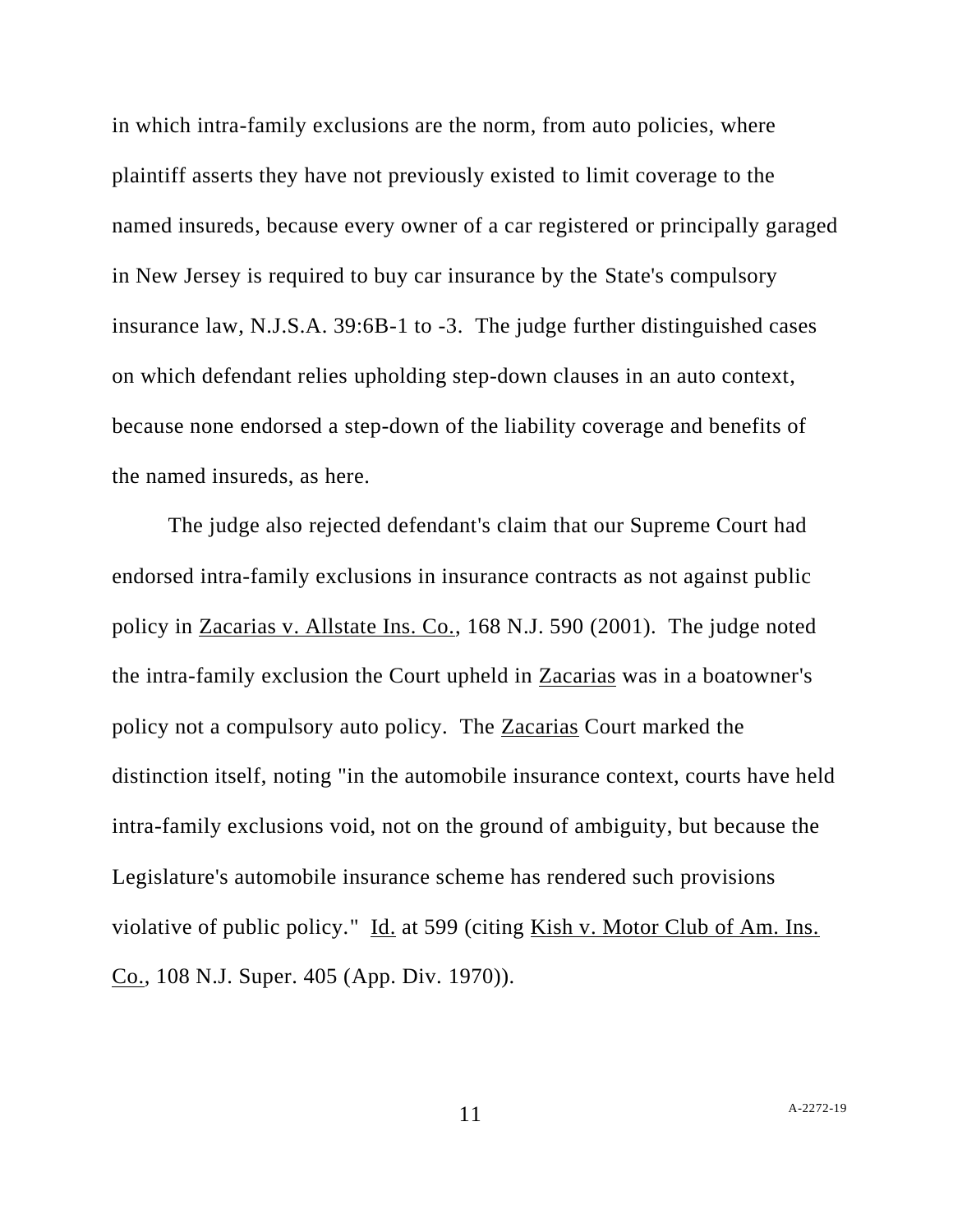The judge found the "step-down/exclusionary clause" in this auto policy "to be patently unfair and against public policy," noting "[p]laintiff was under the impression she had purchased a \$100,000 policy," only to have it "be diminished to 'the minimum amounts recognized by New Jersey law'" because she was injured as a passenger in an insured car driven by her husband. Because "[p]laintiff did not expect that a step-down clause would lower her coverage to \$15,000, merely for being in the car with her husband," the judge found the exclusion "contrary to plaintiff's reasonable expectations" of coverage.

Turning to plaintiff's causes of action, the judge rejected plaintiff's claims of bad faith, consumer fraud and punitive damages as unsupported in either the facts or the law. She found plaintiff had failed to proffer any evidence of bad faith on St. Paul's part, including the withdrawal of its settlement offer based on the intra-family step-down in plaintiff's policy. The judge rejected plaintiff's consumer fraud claim, finding the carrier's refusal to pay a disputed policy benefit was not an unconscionable commercial practice. See Myska v. N.J. Mfrs. Ins. Co., 440 N.J. Super. 458, 485 (App. Div. 2015) (noting that while the Consumer Fraud Act applies to the sale of insurance policies, "it was not intended as a vehicle to recover damages for an insurance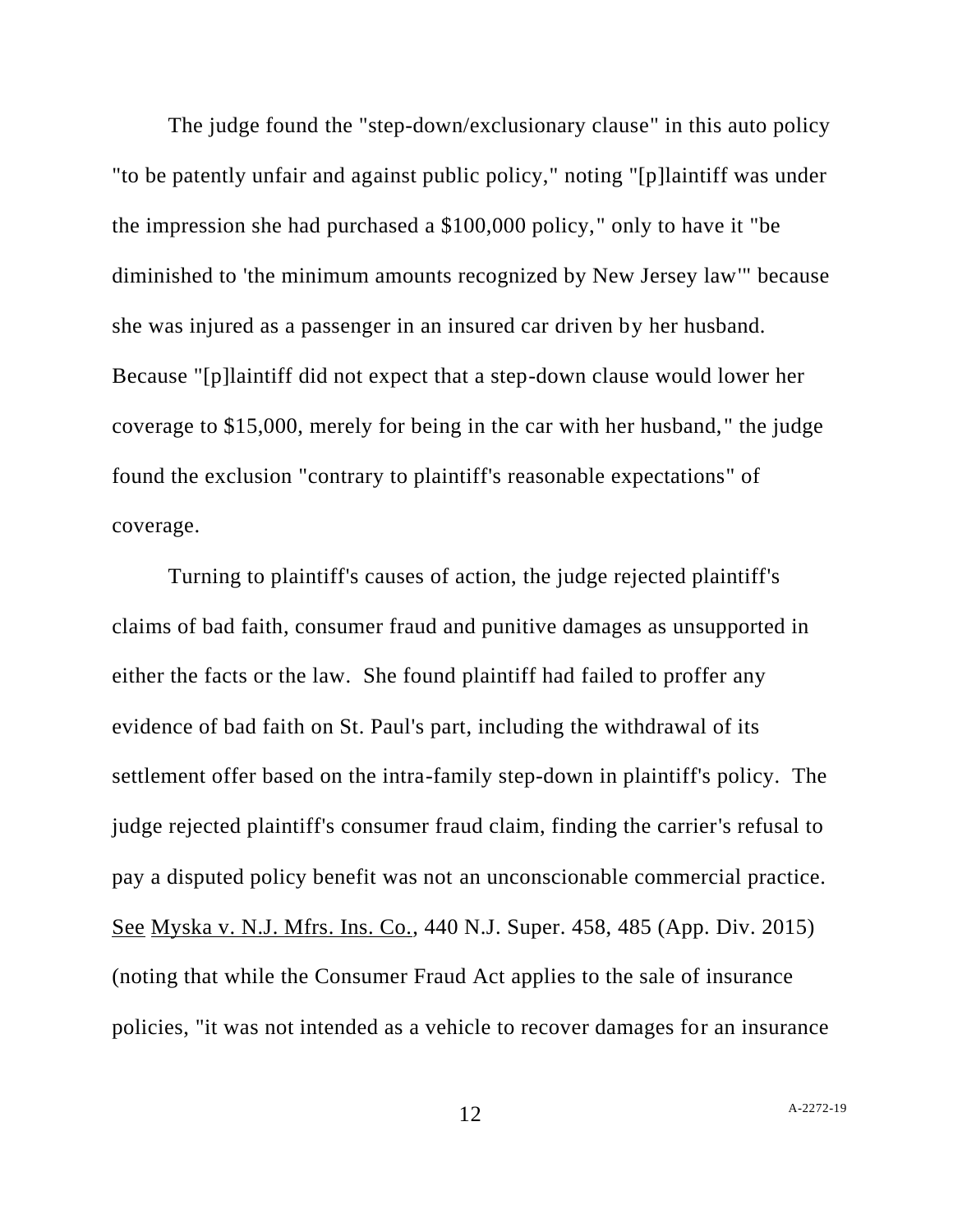company's refusal to pay benefits"). Finally, the judge found plaintiff had not shown that any of St. Paul's acts was actuated by actual malice or accompanied by "a wanton and willful disregard" of her rights. See N.J.S.A. 2A:15-5.12(a).

We review decisions granting or denying summary judgment de novo, applying the same standard as the trial court, Branch v. Cream-O-Land Dairy, 244 N.J. 567, 582 (2021), without deference to interpretive conclusions of statutes or the common law we believe mistaken, Nicholas v. Mynster, 213 N.J. 463, 478 (2013), Manalapan Realty, L.P. v. Twp. Comm. of Manalapan, 140 N.J. 366, 378 (1995). Because interpreting the language of an insurance policy presents a question of law, our review of the policy terms is likewise plenary. Abboud v. Nat'l Union Fire Ins. Co., 450 N.J. Super. 400, 406 (App. Div. 2017).

We begin our analysis by noting we do not find the wording of the intrafamily step-down exclusion in plaintiff's St. Paul policy ambiguous. Although the policy states generally that "[i]n return for payment of the premium," the carrier "will provide the coverages you have selected," and more specifically "will pay damages for 'bodily injury' . . . for which any 'insured' becomes legally responsible because of an auto accident," the exclusion states plainly it does "not provide Liability Coverage for any 'insured' . . . for 'bodily injury' to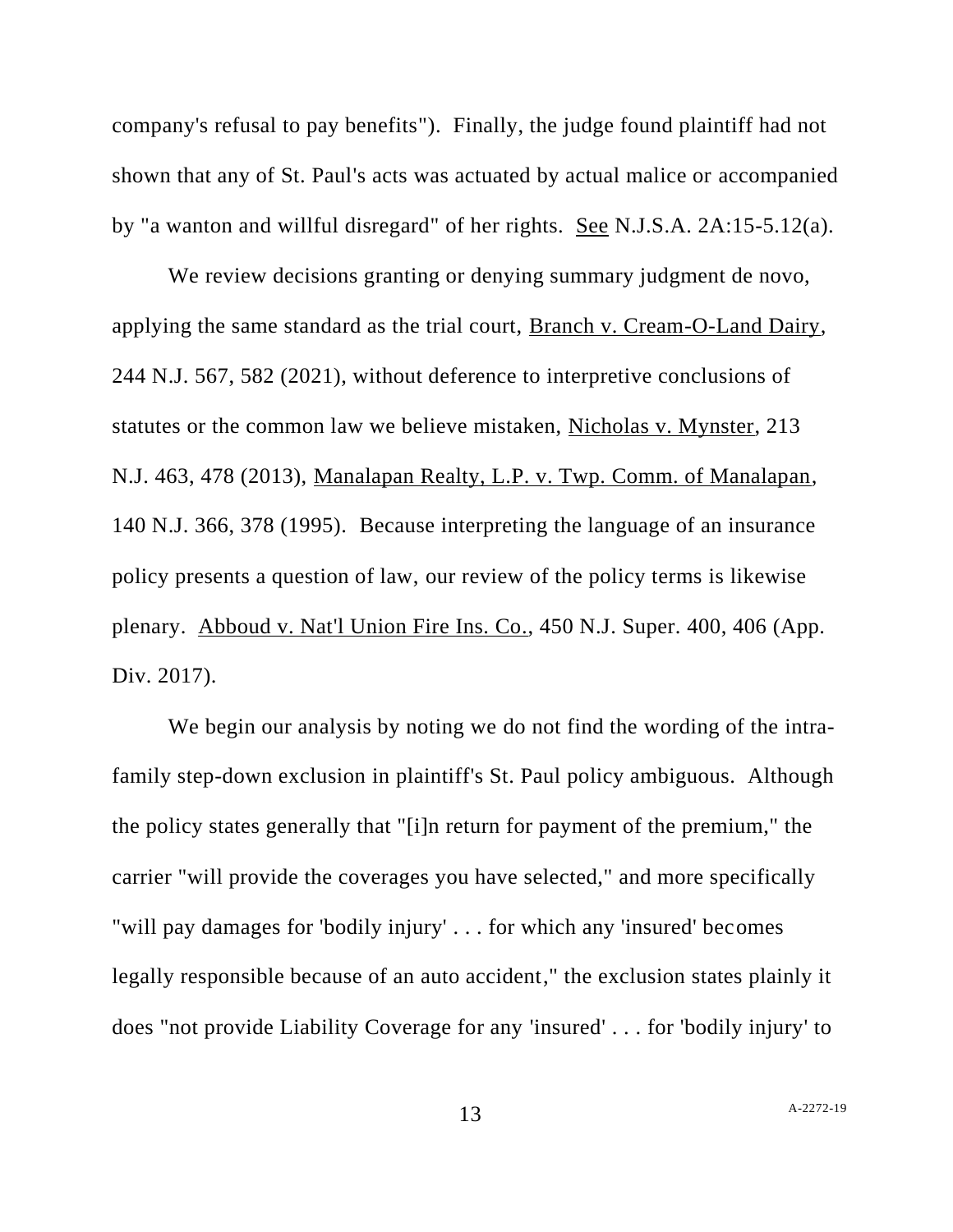you, a 'resident relative' or an 'insured.'" Thus, the policy provides no liability coverage to Sergio Dela Vega, an "insured," for "bodily injury" to plaintiff, who qualifies as "you," a "resident relative" and an "insured" under the policy.

The exclusion has an exception, however, to make plaintiff's policy compliant with the omnibus statute, N.J.S.A. 39:6B-1(a). It "does not apply to the portion of the damages that is less than or equal to minimum limits required by New Jersey law." Although the trial court found the reference to "minimum limits" ambiguous, our Supreme Court rejected any ambiguity in the concept in Felix v. Richards, 241 N.J. 169, 185-86 (2020), a case involving a dispute over the "deemer" statute, N.J.S.A. 17:28-1.4, decided after the trial judge rendered her decision in this case.

In Felix, the Court unequivocally rejected the argument plaintiff made to the trial court here — that the advent of the legislatively sanctioned basic and special policies, neither of which mandate any liability coverage for bodily injury, made it unclear as to whether minimum coverage referred to the \$15,000/\$30,000 minimum compulsory limits of the standard auto liability insurance policy required by the omnibus statute, N.J.S.A. 39:6B-1(a), or the zero bodily injury coverage permitted in the basic and special policies. 241 N.J. at 173-74, 185-86. The Court in Felix held "that the Legislature now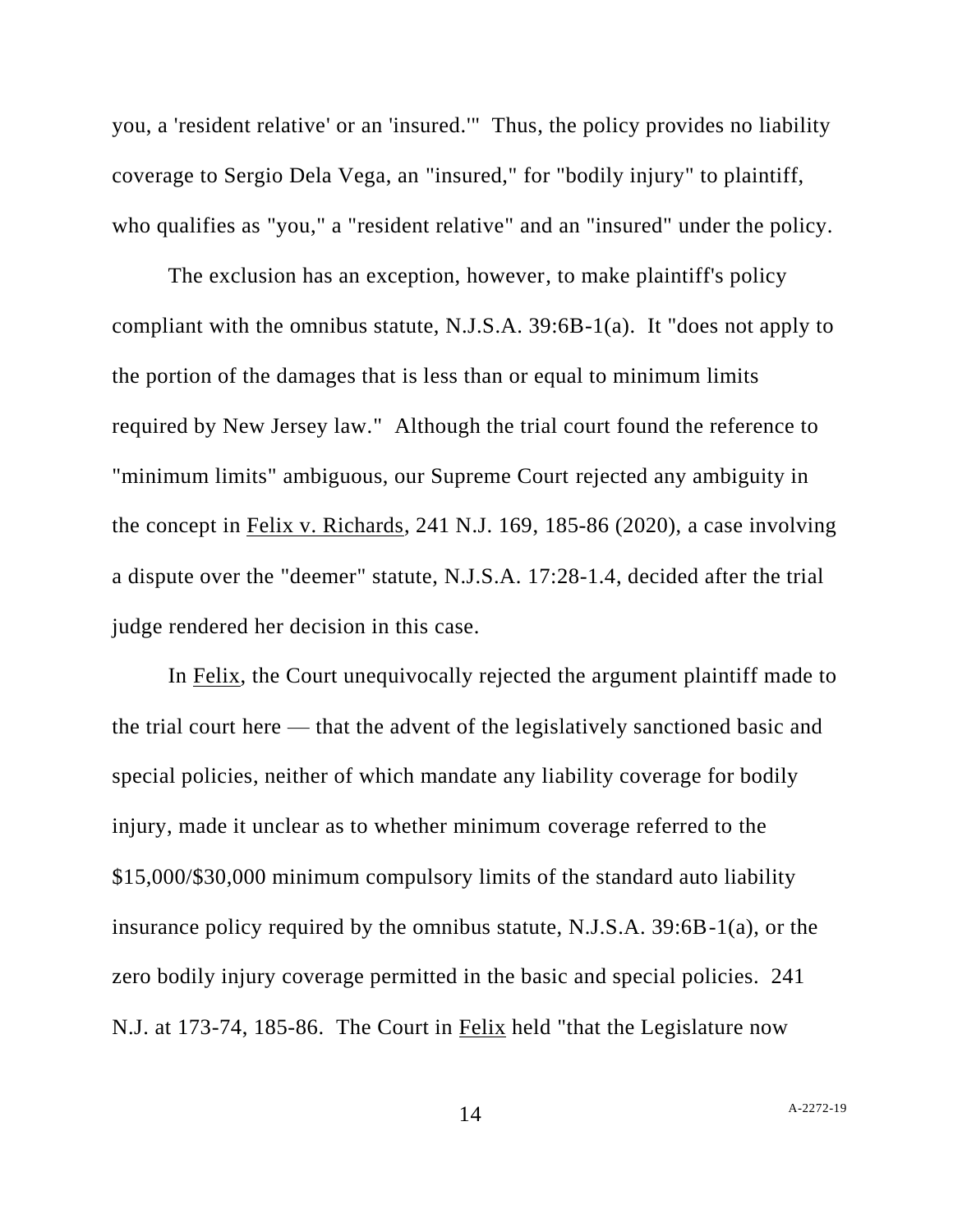permits New Jersey insureds to accept something less in [bodily injury] coverage — namely, zero [bodily injury] coverage — does not alter what remains the compulsory minimum [bodily injury] liability coverage amounts that insurers writing in New Jersey must provide," i.e., \$15,000/\$30,000. Id. at 186.

The St. Paul policy at issue here states that "minimum limits" refers to the limits of liability New Jersey requires provided under the standard policy for bodily injury, \$15,000 for each person, subject to \$30,000 for each accident. Although we acknowledge "an insurance policy unambiguous to a sophisticated reader may be technically undecipherable to an average insured," Morton Int'l v. Gen. Accident Ins. Co., 134 N.J. 1, 77 (1993), Felix compels rejection of plaintiff's claim that the wording of the intra-family step-down exclusion in her policy is ambiguous, even though the failure to place the phrase "minimum limits" in quotation marks meant plaintiff was not directed to the definition section of the policy where the phrase was explained.

Nevertheless, we reject defendant's argument that its unambiguous Exclusion A.11 is fatal to plaintiff's claim that her reasonable expectations as to coverage were thwarted by its inclusion in the policy. A clearly worded exclusion can still function as a hidden trap if the remainder of the policy, and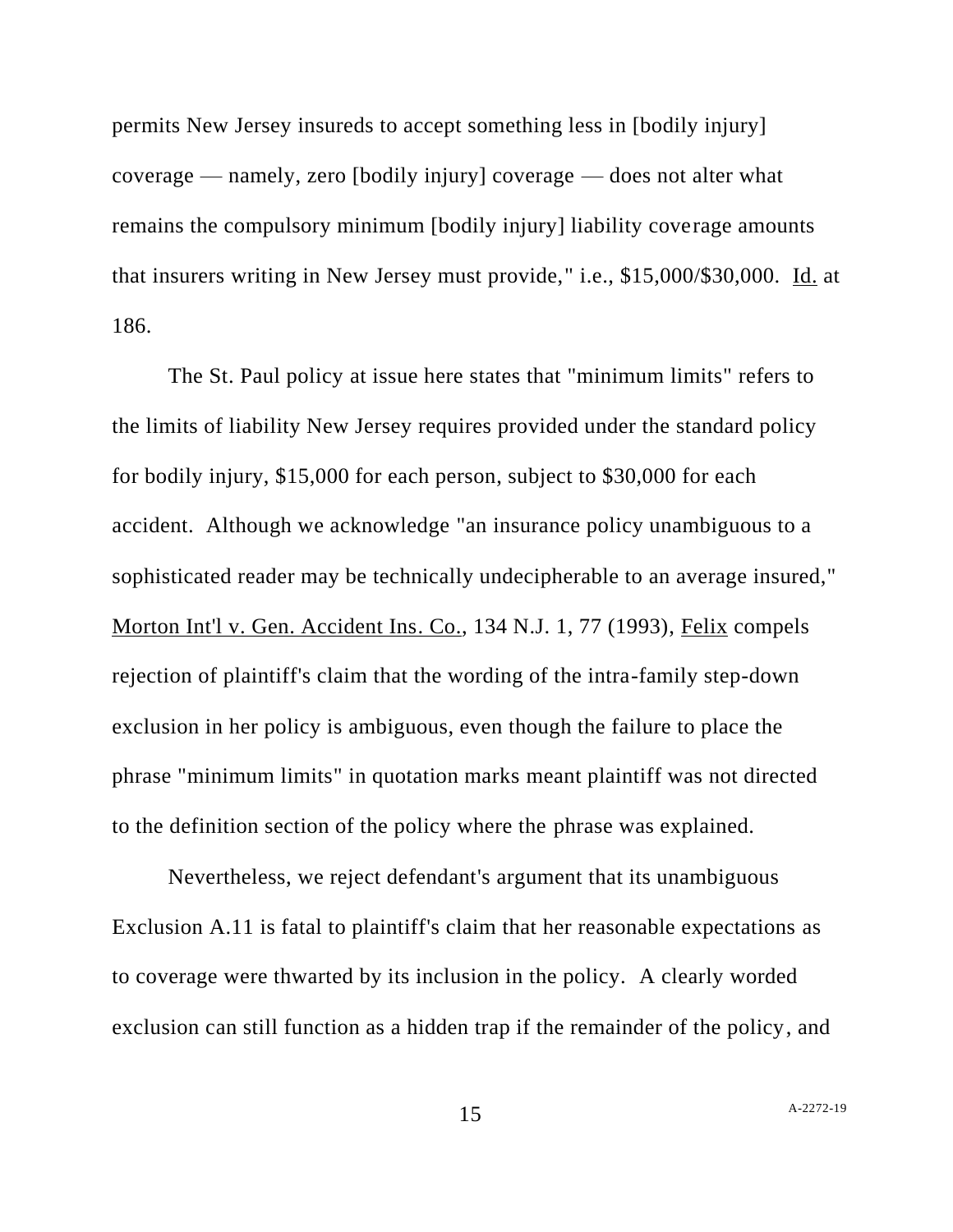particularly the declarations sheet, would lead a reasonable policyholder to expect different coverage. See Lehrhoff v. Aetna Cas. & Sur. Co., 271 N.J. Super. 340, 346 (App. Div. 1994) (noting the "signal importance" of "the declaration page of an insurance policy in terms of the construction of the policy as a whole and in terms of its capacity to define the insured's reasonable expectations of coverage").

In that regard, it's worth reviewing the special rules our courts employ in interpreting insurance contracts. While insurance policies are contracts, of course, they are not ordinary ones but "'contracts of adhesion' between parties [who are] not equally situated." Sparks v. St. Paul Ins. Co., 100 N.J. 325, 337 (1985) (quoting Allen v. Metro. Life Ins. Co., 44 N.J. 294, 305 (1965)). We give them special scrutiny "because of the stark imbalance between insurance companies and insureds in their respective understanding of the terms and conditions" of the company's policies. Zacarias, 168 N.J. at 594; Pizzullo v. N.J. Mfrs. Ins. Co., 196 N.J. 251, 270 (2008) (noting our courts' "particularly vigilant role" arises "[b]ecause of the substantial disparity in the sophistication of the parties, and . . . the highly technical nature of insurance policies"). That asymmetrical relationship causes the policyholder to "justifiably place[] heavy reliance on the knowledge and good faith of the company and its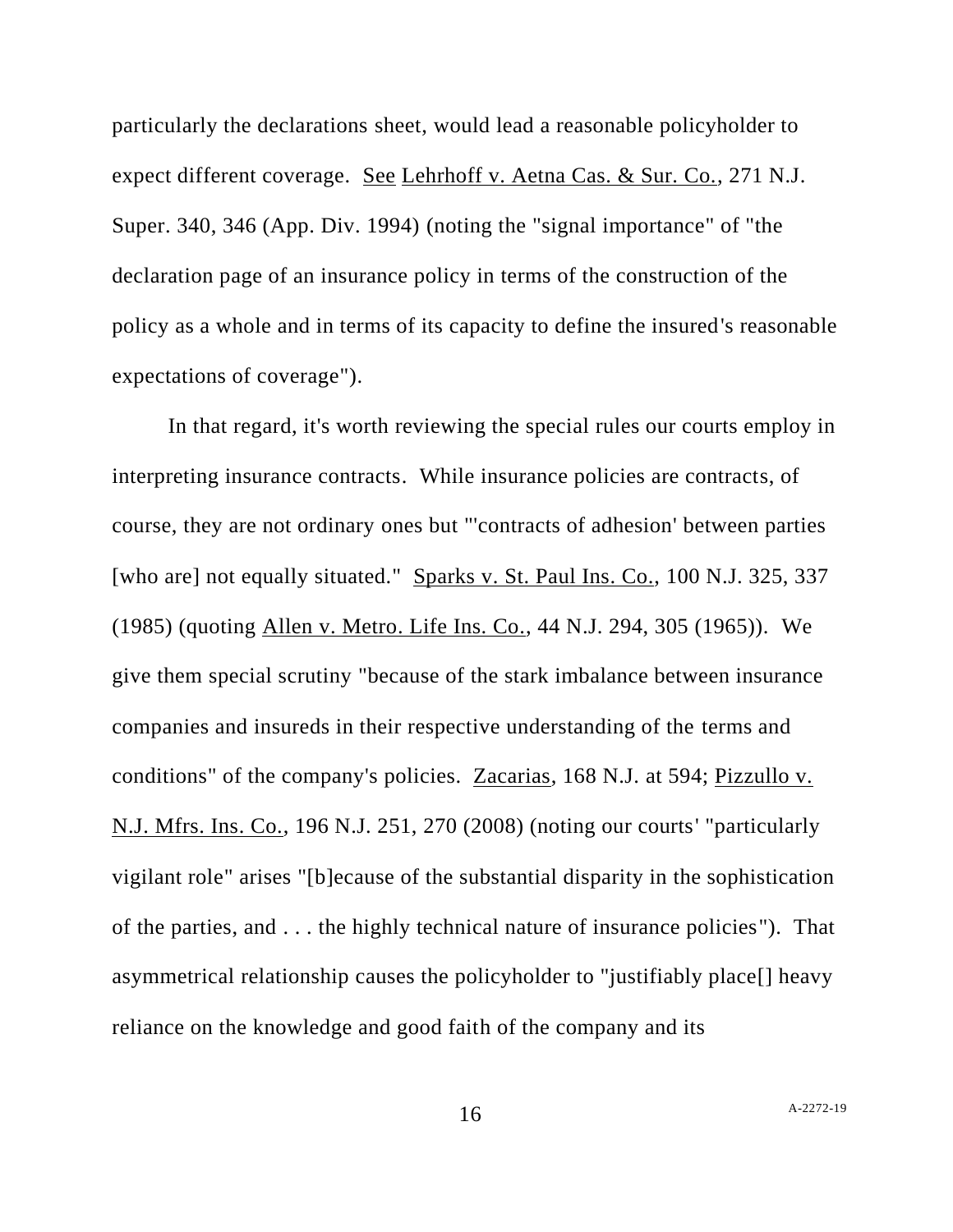representatives," who, "in turn, are under correspondingly heavy responsibility to him." Allen, 44 N.J. at 305. Because our Supreme Court has held the insured's "reasonable expectations in the transaction may not justly be frustrated," reviewing courts have "molded [our] governing interpretative principles with that uppermost in mind." Ibid.

Thus, the "fundamental" interpretive rule the Court has laid down, Zacarias, 168 N.J. at 595, is that members of the public purchasing "policies of insurance . . . are entitled to the broad measure of protection necessary to fulfill their reasonable expectations." Kievit v. Loyal Protective Life Ins. Co., 34 N.J. 475, 482 (1961). The Court has made clear insureds "should not be subjected to technical encumbrances or to hidden pitfalls and their policies should be construed liberally in their favor to the end that coverage is afforded 'to the full extent that any fair interpretation will allow.'" Ibid. (quoting Danek v. Hommer, 28 N.J. Super. 68, 76 (App. Div. 1953), aff'd 15 N.J. 573 (1954)).

Simply put, the "goal in construing an accident insurance policy is to effectuate the reasonable expectations of the average member of the public who buys it." Id. at 488. As the Court reiterated in Zacarias, a policyholder can "hardly be expected to draw any subtle or legalistic distinctions based on the presence or absence of the exclusionary clause for he pays premiums in the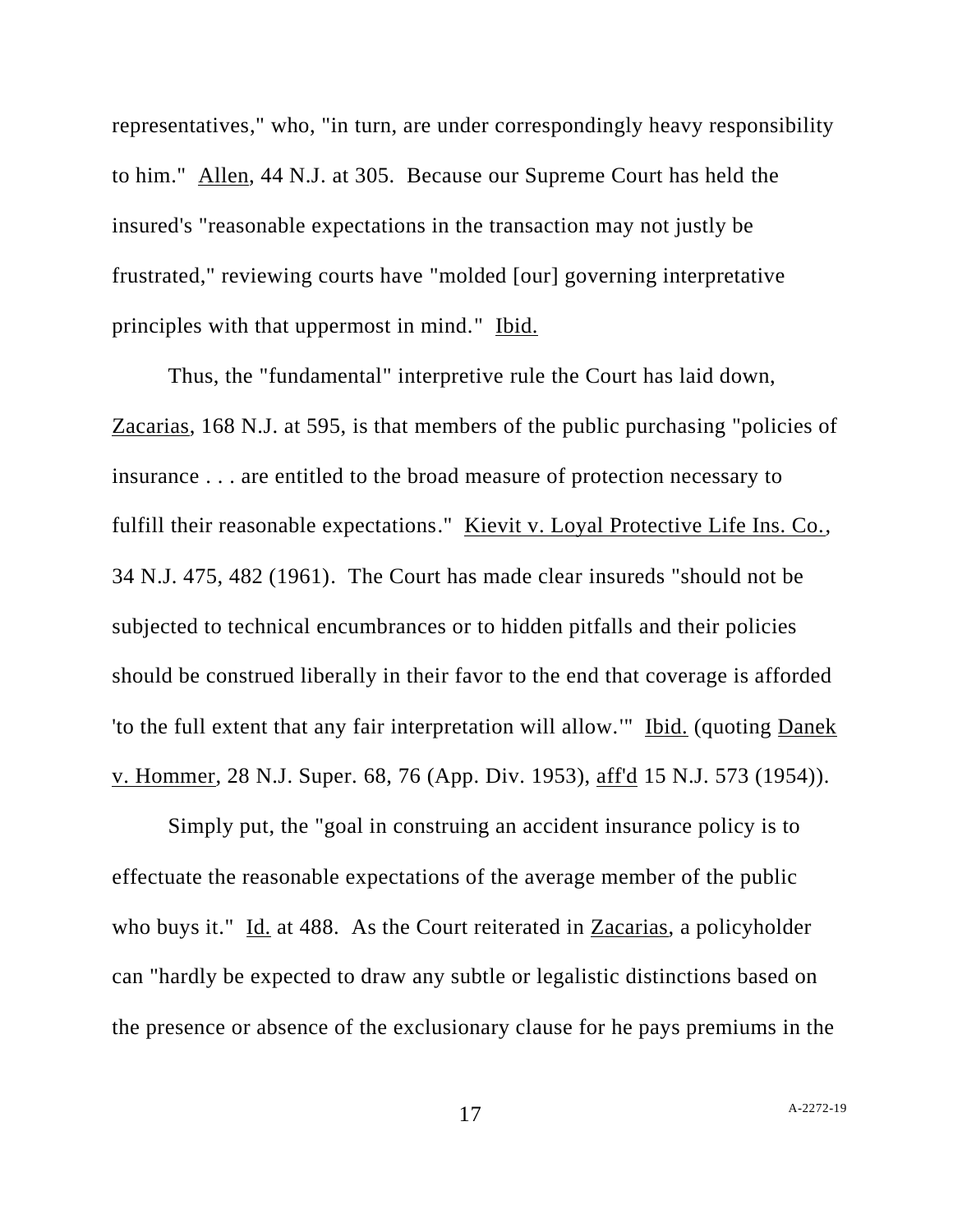strong belief that if he sustains accidental injury which results . . . in his disability he will be indemnified and not left empty-handed." 168 N.J. at 596 (quoting Kievit, 34 N.J. at 488-89).

Of course, "[a]pplication of canons of construction dictating interpretation against a drafter 'should be sensible and in conformity with the expressed intent of the parties.'" Werner Indus., Inc. v. First State Ins. Co., 112 N.J. 30, 38-39 (1988) (quoting Broadway Maintenance Corp. v. Rutgers, 90 N.J. 253, 271 (1982)). "[T]he words of an insurance policy should be given their ordinary meaning, and in the absence of an ambiguity, a court should not engage in a strained construction to support the imposition of liability." Longobardi v. Chubb Ins. Co., 121 N.J. 530, 537 (1990). Critical in that regard is that it is the "objectively reasonable interpretation of the average policyholder" that will control, "so far as the language of the insurance contract in question will permit." Di Orio v. N.J. Mfrs. Ins. Co., 79 N.J. 257, 269 (1979). Subjective or far-fetched interpretations of policy exclusions will not be "sufficient to create an ambiguity requiring coverage." Stafford v. T.H.E. Ins. Co., 309 N.J. Super. 97, 105 (App. Div. 1998). "In the last analysis, a 'policy that fulfills the [objectively] reasonable expectations of the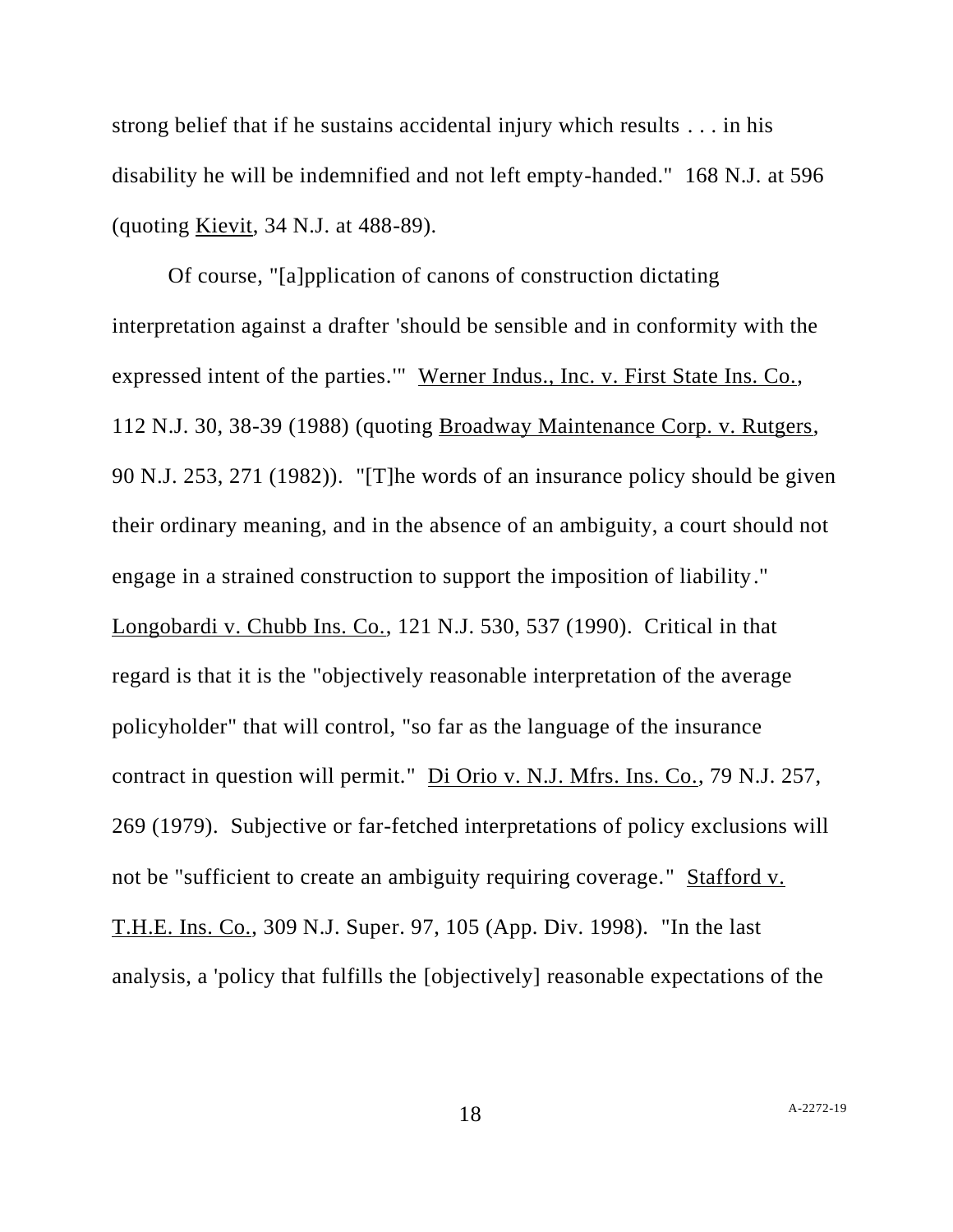insured with respect to the scope of coverage' is valid and enforceable." Werner Indus., 112 N.J. at 37 (quoting Zuckerman,100 N.J. at 324).

In our view, an average policyholder in plaintiff's position would reasonably believe she had, for this accident, the \$100,000/\$300,000 in bodily injury liability benefits she selected — based on the language of the declarations sheet and the policy's clear statement that St. Paul "will provide the coverages you have selected" in return for payment of the premium "subject to all the terms of this policy." One need look no further than the claims adjuster's offer of the \$100,000 limits four months after the accident to know plaintiff's expectation of that coverage was objectively reasonable.

The claims adjuster, like the typical policyholder, didn't read the policy. See Doto v. Russo, 140 N.J. 544, 555 (1995) (noting "insurance contracts are not typically read or reviewed by the insured, whose understanding is often impeded by the complex terminology used in the standardized forms"). She based her offer on what she quite understandably believed were the policy limits listed on the declarations sheet, "the one page most likely to be read and understood by the insured." Pizzullo, 196 N.J. at 272. If the \$100,000 limit of liability is what an experienced claims adjuster in defendant's employ understood the \$100,000/\$300,000 bodily injury coverage of the policy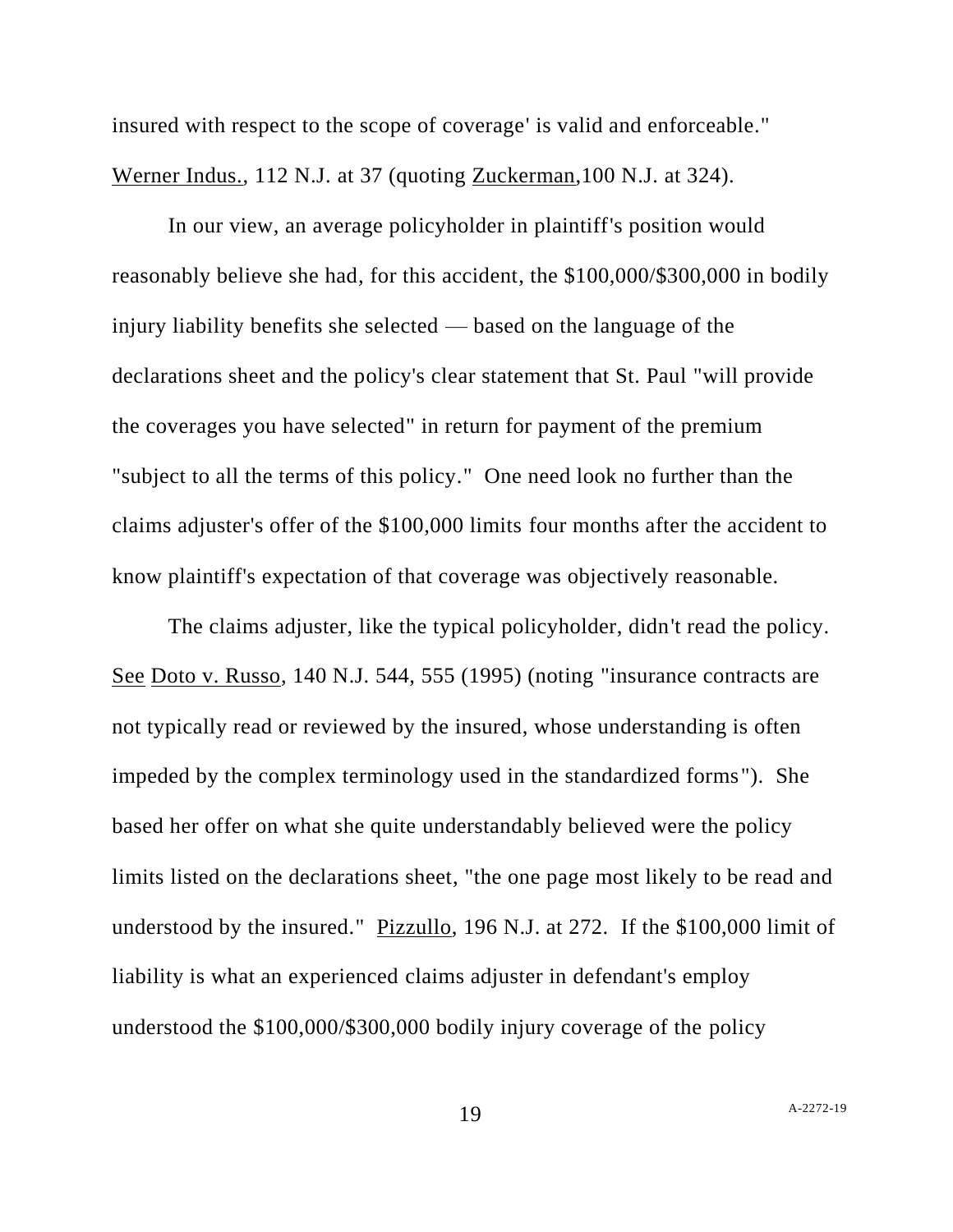guaranteed plaintiff, a named insured, why should plaintiff be reasonably charged with understanding the fine print of Exclusion A.11 in the boilerplate reduced that coverage to \$15,000?

Here, the declarations sheet plainly stated plaintiff was provided \$100,000/\$300,000 in bodily injury and UM/UIM bodily injury coverage. Nothing there referred her by cross-reference or otherwise to the list of "Exclusions" from "Coverage  $A$  — Bodily Injury" in the "Liability Coverage" Section" of the policy, or anywhere warned that the policy limits in the declaration pages were "contradicted by the policy's boilerplate." Lehrhoff, 271 N.J. Super. at 347.

While the Court in Zacarias made clear insurers are not required to list specific exclusions on the declarations sheet, and it has eschewed any rule of construction that would force the carriers "to avoid all cross-referencing in policies," it did so out of concern the "proliferation of fine print would itself demand strenuous study and run the risk of making insurance policies more difficult for the average insured to understand." 168 N.J. at 603. The Court did not disavow Lehrhoff's emphasis on the importance of the declaration sheet to the insured's reasonable expectations. Id. at 603-04. Indeed, the Court endorsed it, merely finding the declarations sheet it considered, which

 $20$  A[-2272-19](#page-0-0)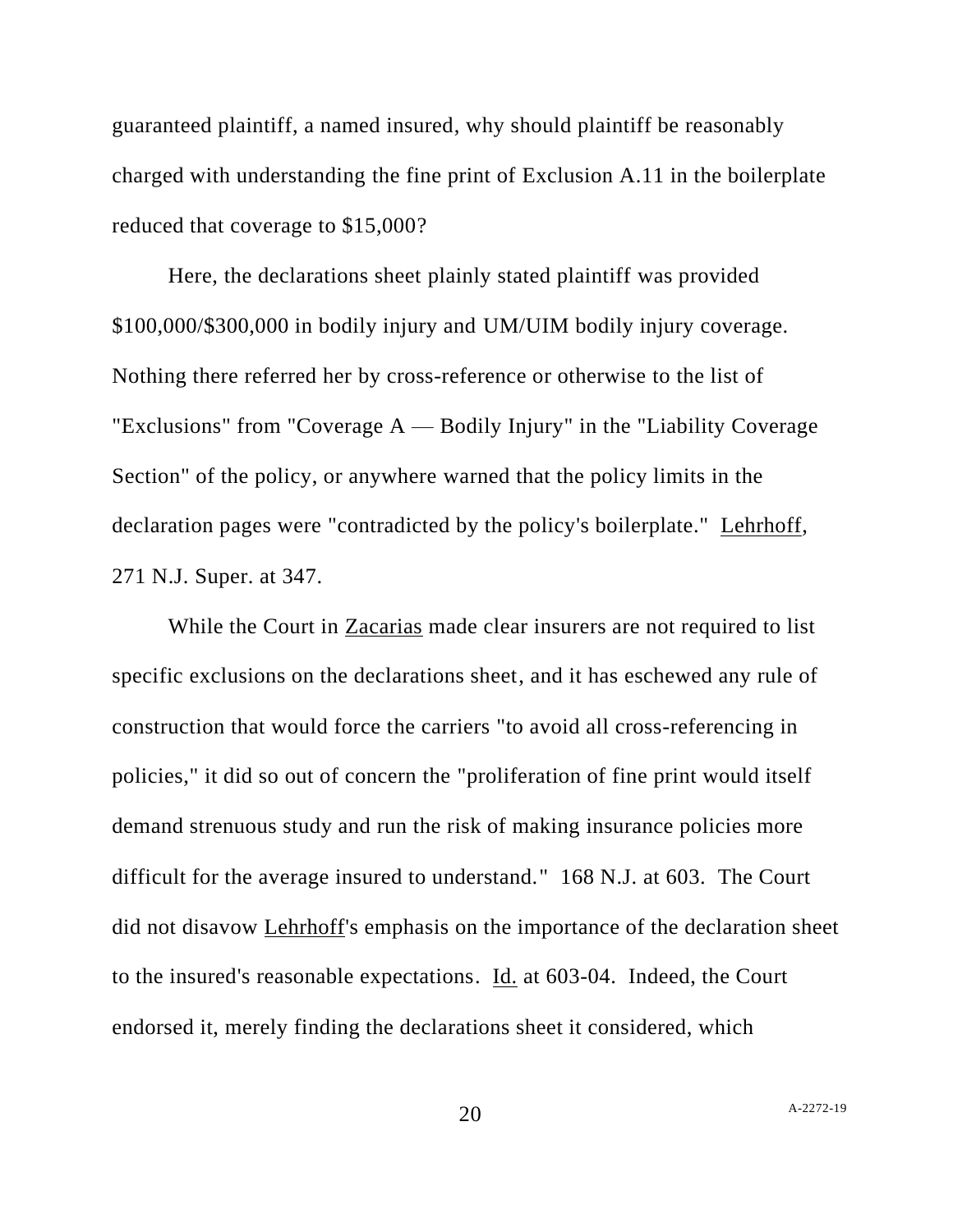contained a clear statement alerting the insured that coverage was subject to exclusions in the policy, coupled with a plainly worded exclusion, did not create the ambiguity between expectations reasonably raised by the declarations sheet and an exclusion contradicting them we denounced in Lehrhoff. Zacharias, 168 N.J. at 602-04.

It is plain to us that the wording of St. Paul's declaration sheet is determinative here as it was in Lehrhoff. Unlike in Zacarias, the declaration sheet here didn't even "alert[] the insured that the coverages and limits of liability [we]re subject to the provisions of the policy." 168 N.J. at 602-603. On the next-to-last of the four declarations pages, under the heading "Other Information," plaintiff was advised of "Policy Coverage Sections and Endorsements That Form a Part of This Policy," but it merely lists each section of the policy, including the "Signature Page" and the "Glass Deductible." It in no way informed plaintiff the policy was subject to any exclusions under which an insured would not be covered in the full amount listed on the declarations pages. Consequently, there was simply no reason for plaintiff to understand the "Other Information" section was providing her with any information other than a list of the "Sections . . . That Form a Part of Th[e]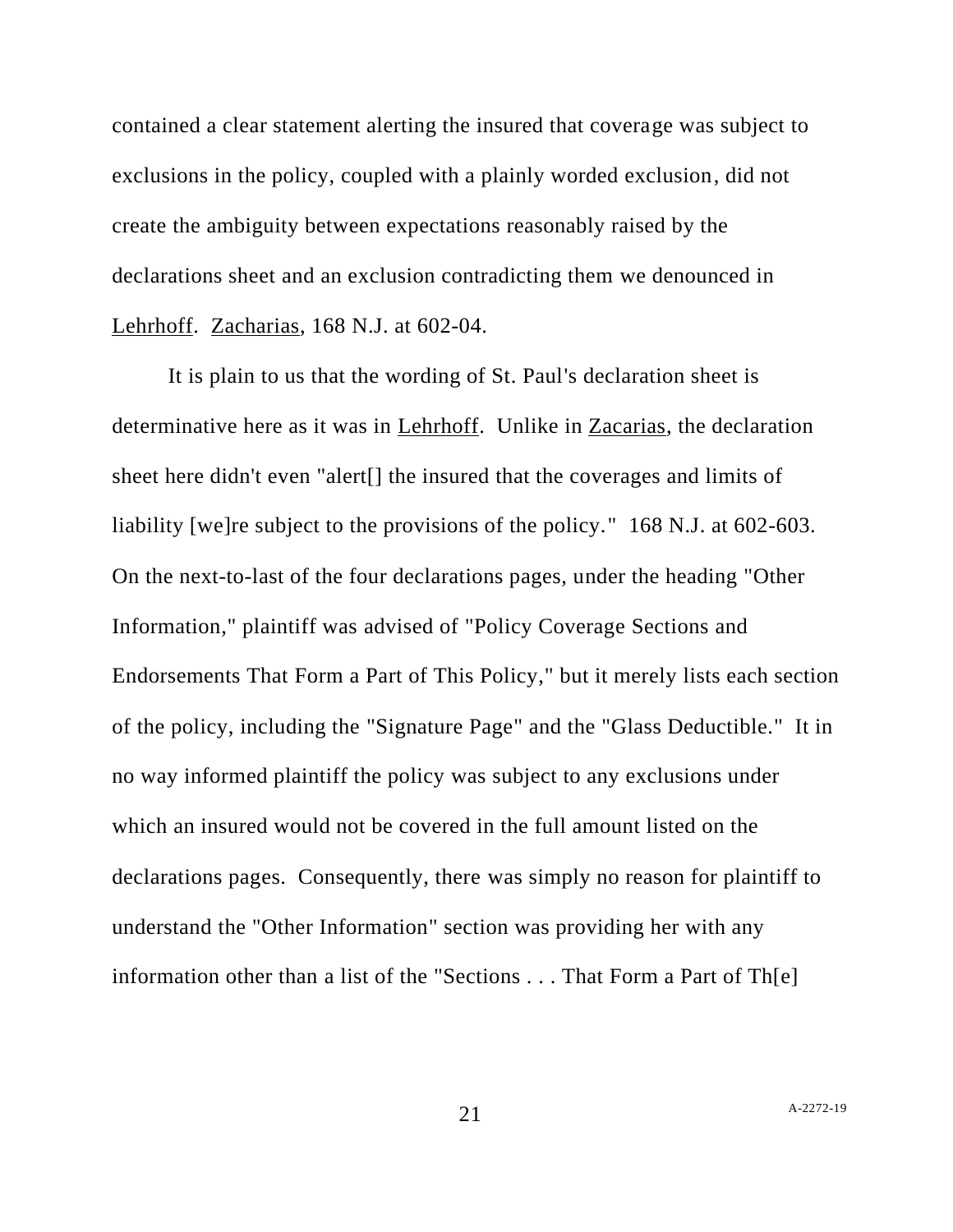Policy," which entitled her to Bodily Injury and UM/UIM Coverages of "\$100,000 each person" and "\$300,000 each accident."

It has long since been settled that "'[t]he objectively reasonable expectations of applicants and intended beneficiaries regarding the terms of insurance contracts will be honored even though painstaking study of the policy provisions would have negated those expectations.'" Zacarias, 168 N.J. at 595 (quoting Sparks, 100 N.J. at 338-39). Here, there is a clear and complete disconnect between the coverages promised on the declarations sheet and that provided by the intra-family step-down in Exclusion A.11.

We acknowledge that painstaking study by a sophisticated student of insurance policies might have led that reader to the exclusion that advised the policy did not provide the \$100,000 in liability coverage stated on the declarations sheet "for any 'insured[,]'" here, plaintiff's husband, in the case of bodily injury to her, leaving her instead with only \$15,000 in benefits. But even a sophisticated reader would have puzzled over the meaning of a clause that purported to so severely drop down coverage of a named insured without notice or explanation elsewhere in the policy or on the declarations sheet. The step-down in coverage and benefits is so contrary to the reasonable expectations of the typical auto policyholder in light of the declarations sheet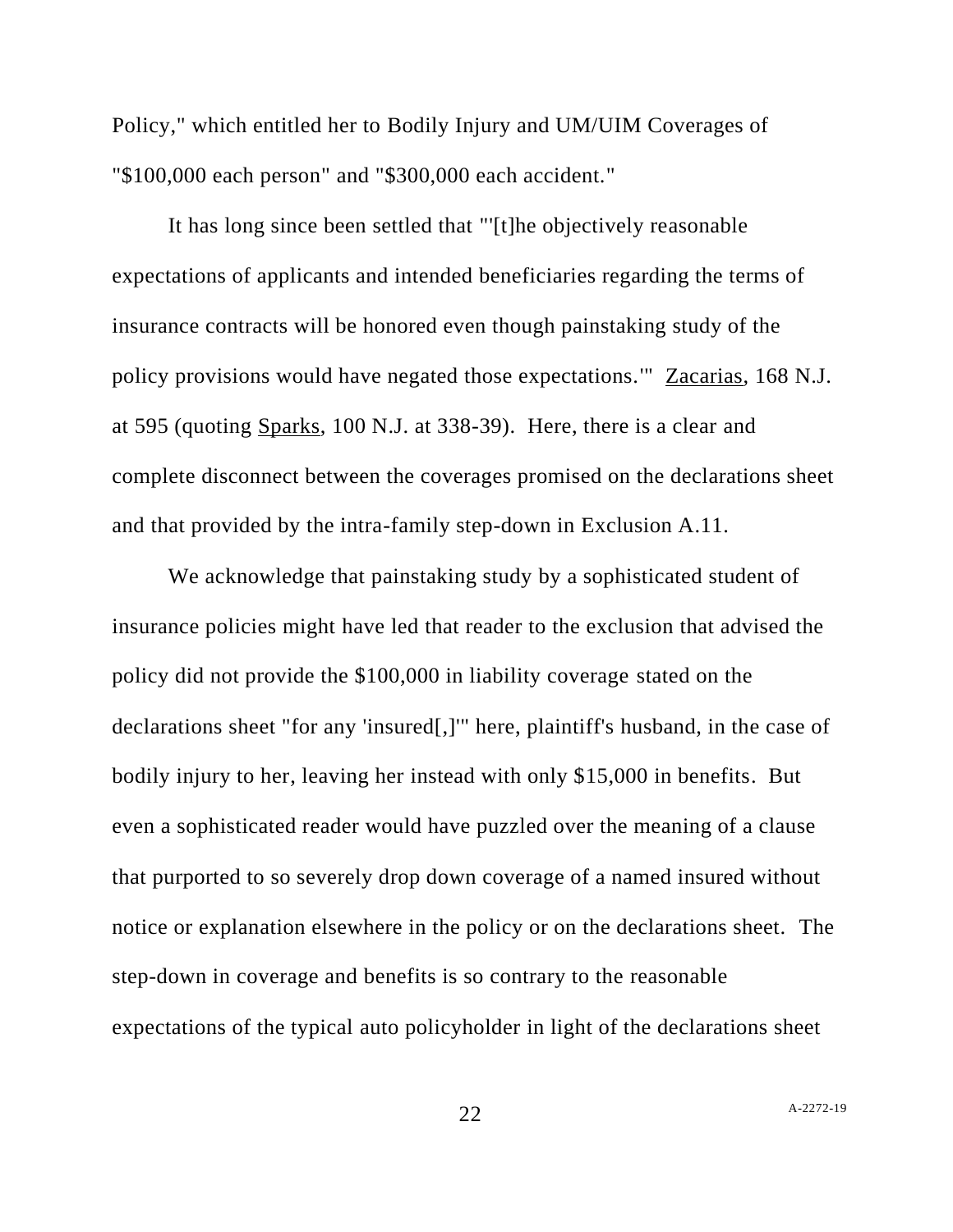that we will not enforce it. See Lehrhoff, 271 N.J. Super. at 347 (holding the "reasonable expectations of coverage raised by the declaration page cannot be contradicted by the policy's boilerplate unless the declaration page itself clearly so warns the insured"); see also Werner Indus., 112 N.J. at 35-36 (1988) (noting "[a]t times, even an unambiguous contract has been interpreted contrary to its plain meaning so as to fulfill the reasonable expectations of the insured").

Like the trial judge, we reject defendant's reliance on other cases upholding intra-family step-down exclusions in other contexts. "In New Jersey, intra-family exclusions are not per se void as against public policy in all instances." Khandelwal v. Zurich Ins. Co., 427 N.J. Super. 577, 586 (App. Div. 2012). We've upheld them in homeowners policies for decades, for example. See Knoblock v. Prudential Property & Casualty Insurance Co., 260 N.J. Super. 127 (App. Div. 1992); Foley v. Foley, 173 N.J. Super. 256 (App. Div. 1980).

And in Zacarias, the Supreme Court upheld an intra-family exclusion in a boatowner's policy, albeit noting that "in the automobile insurance context, courts have held intra-family exclusions void . . . because the Legislature's automobile insurance scheme has rendered such provisions violative of public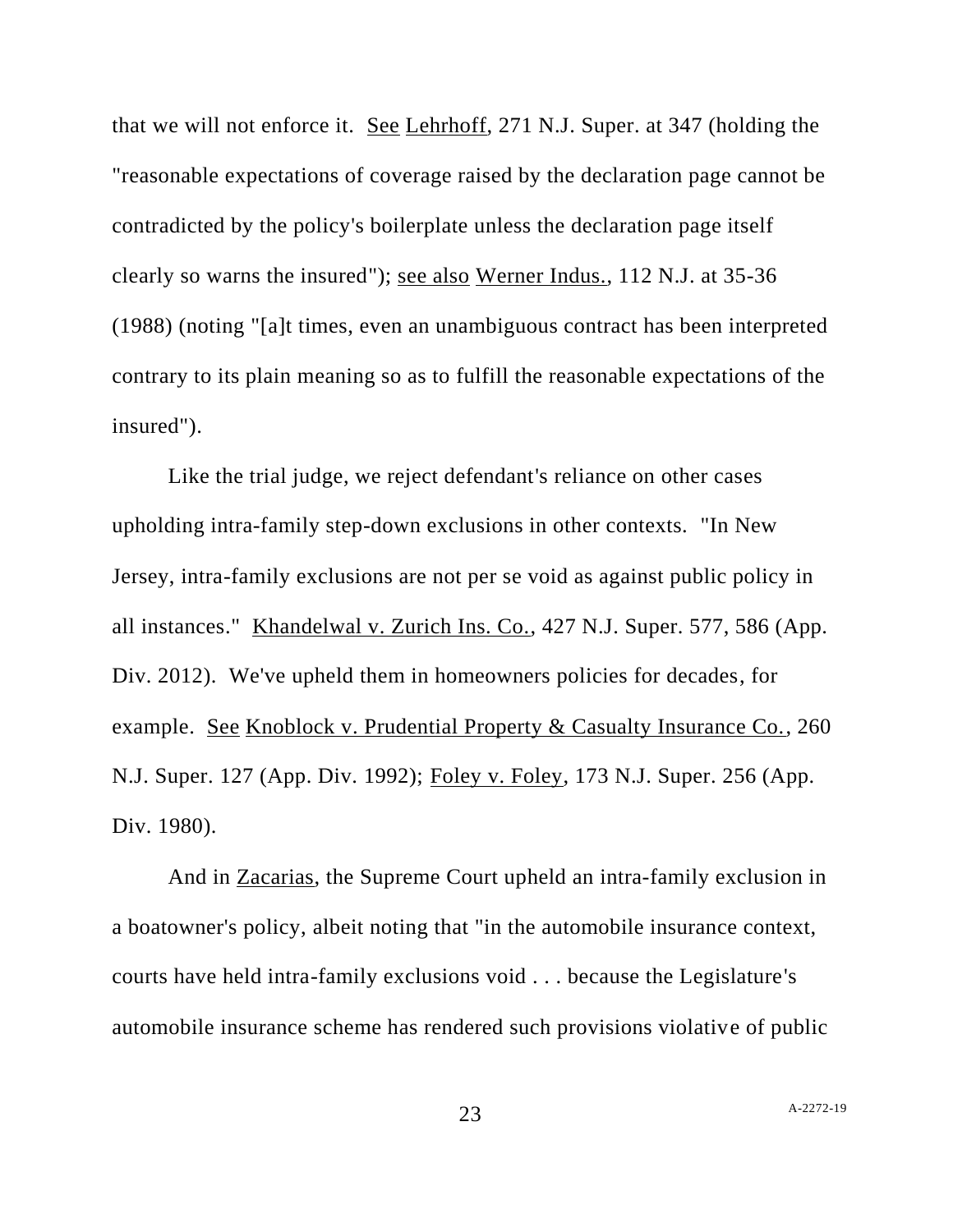policy." 168 N.J. at 599 (citing Kish, 108 N.J. Super. at 405). In Kish, we deemed an intra-family exclusion in liability coverage and benefits afforded the named insureds in an auto policy invalid as an attempt to limit the omnibus coverage required by statute and refused the carrier's request to reform the policy to the minimum limits, finding no justification for relieving the carrier of the monetary limits of coverage stipulated in its policy. 108 N.J. Super. at 411; see also Craig and Pomeroy, New Jersey Auto Insurance Law, § 2:3-4 (noting "[e]xclusions of claimants due to their family relationship to the insured driver are not permitted in New Jersey").

Defendant is correct to note that while intra-family exclusions have been declared invalid, step-down provisions, so long as they don't step down coverage to less than allowed by the omnibus statute, N.J.S.A. 39:6B-1, have been upheld in the auto context in Aubrey v. Harleysville Ins. Companies, 140 N.J. 397 (1995) (upholding step-down in dealership's garage policy limiting customer's first-party UIM recovery), Hanco v. Sisoukraj, 364 N.J. Super. 41 (App. Div. 2003) (reforming policy of auto lessor excluding coverage to lessees and their permissive users in violation of N.J.S.A. 45:21-3 to stepdown coverage of \$15,000/\$ 30,000) and Rao v. Universal Underwriters Ins. Co., 228 N.J. Super. 396 (App. Div. 1988) (reforming illegal escape clause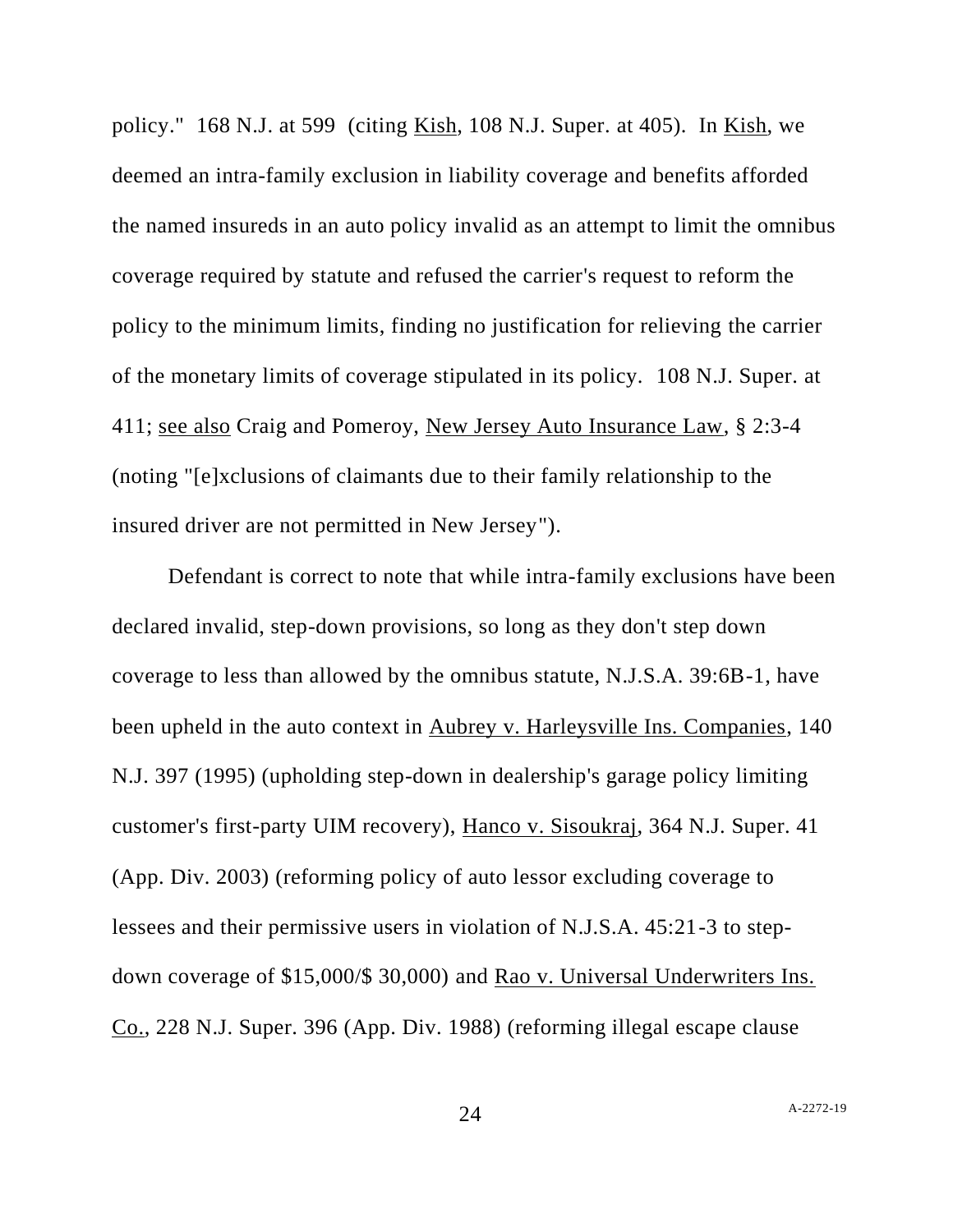providing liability coverage to lessees only when they failed to secure their own coverage to statutory minimums). But see Skeete v. Dorvius, 184 N.J. 5 (2005) (deeming new UM/UIM step-down for additional insureds invalid because of inadequate notice of reduction in coverage to policyholder).

But those cases are of no avail to defendant in this case, which turns on plaintiff's reasonable expectations of coverage based on the declarations sheet of her own personal auto policy, because none limited coverage and benefits to the purchaser of the policy — as this one does.<sup>6</sup> The plaintiffs in those cases could not have any reasonable expectations as to the coverage afforded by the policies under which they made claims because they weren't their personal auto policies. See Hand v. Phila. Ins. Co., 408 N.J. Super. 124, 144 (App. Div.

<sup>6</sup> Although the case is distinguishable because it involved UIM coverage and a motorcycle owned by the named insured but not covered by the policy, the majority in Katchen v. Gov't Emps. Ins. Co., 457 N.J. Super. 600 (App. Div. 2019), upheld a step-down in UIM coverage to the named insured to which he "was not alerted by any language whatsoever on the declarations page." Craig & Pomeroy, New Jersey Auto Insurance Law § 2:3-2. Our dissenting colleague objected, contending the step-down was contrary to the policyholder's reasonable expectations of coverage. 457 N.J. Super. at 615 (Suter, J.A.D., dissenting) ("This is not a question of which UIM policy is primary or excess . . . it is a matter of coverage. The question is whether the insured would understand from the Declarations page and policy provisions that UIM coverage was limited."). The Supreme Court did not resolve the split as the case was settled while it was pending in the Court on appeal as of right. Katchen v. Gov't Emps. Ins. Co., 241 N.J. 354 (2020).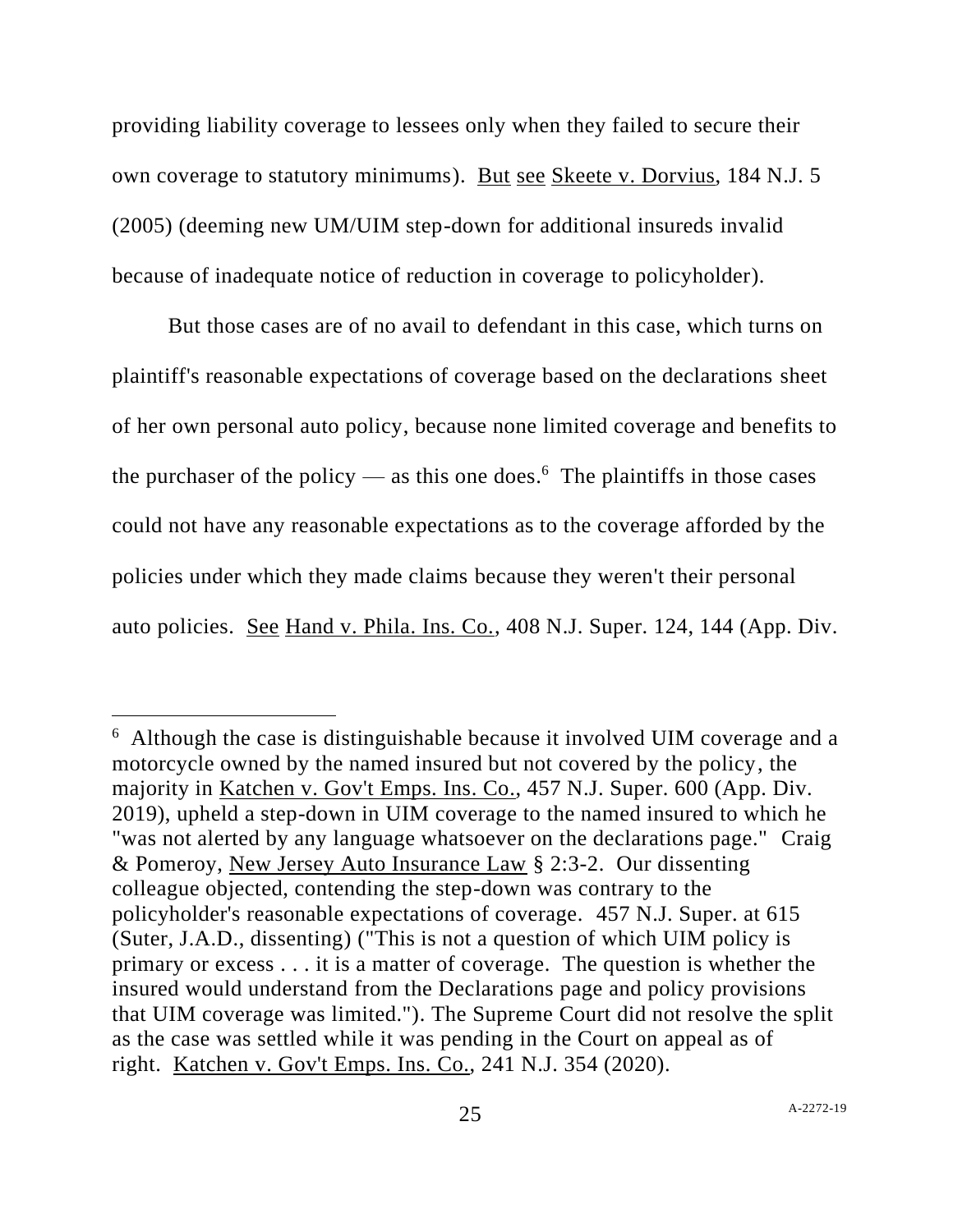2009) (rejecting the plaintiff's argument of reasonable expectations of coverage in her employer's auto policy). That the policy didn't step down coverage below the \$15,000/\$30,000 minimum limits for compulsory liability insurance saves it from invalidity under the omnibus statute but is hardly meaningful to plaintiff in the face of the declarations sheet advising her family had \$100,000/\$300,000 in bodily injury coverage with no hint of the intrafamily step-down.<sup>7</sup>

We also reject defendant's claim that the trial court erred in failing to defer to the Commissioner of the Department of Banking and Insurance, who approved the policy form of plaintiff's policy. Leaving aside that the documents in the appendix referencing the approval do not include the explanatory memo presumably submitted to the Department when the exclusion was inserted into the policy, we are not bound by the

<sup>&</sup>lt;sup>7</sup> St. Paul's argument that plaintiff received the \$250,000 in PIP benefits provided by the policy adds nothing to this discussion. The policy entitled plaintiff to \$250,000 in PIP benefits; she paid a premium for that coverage. Without the step-down, plaintiff would be entitled to both PIP benefits and to recover personal injury damages for pain and suffering against the tort-feasor, here her husband, a named insured under the policy. St. Paul's argument also ignores the obvious fact that PIP benefits did not make plaintiff whole here as convincingly demonstrated by St. Paul's offer to her of the \$100,000 bodily injury limits of the policy before belatedly discovering the hidden step-down of Exclusion A.11.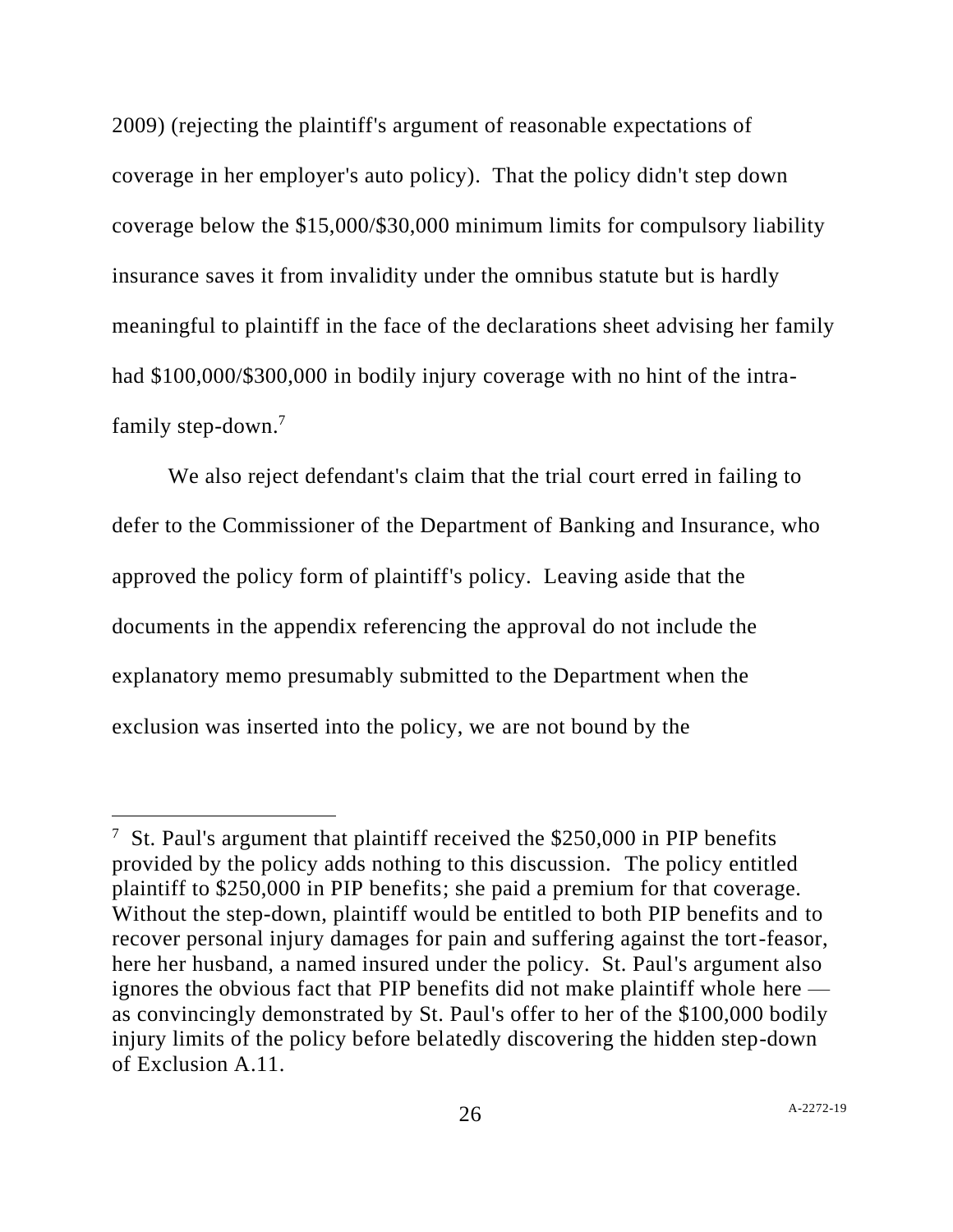Commissioner's approval of a policy form. See Hanco, 364 N.J. Super. at 46 n.2 (affirming reformation of a policy approved by the Commissioner notwithstanding "the clear line of long-standing authority invalidating automobile lessor policies failing to provide unqualified statutory minimum coverage for lessees and their permissive users").

More important here, however, is that declarations sheets are not submitted to the Commissioner for approval. See Craig & Pomeroy, New Jersey Auto Insurance Law § 2:3-2. As our invalidation of the intra-family liability step-down exclusion in plaintiff's policy is premised entirely on the ambiguity created by her reasonable expectation of \$100,000/\$300,000 in bodily injury coverage as stated on the declarations sheet, defendant's reliance on the Commissioner's approval of the policy form is misplaced.

In sum, we agree with the trial judge the intra-family step-down here was a hidden trap in plaintiff's auto policy contrary to her reasonable expectations as to coverage, rendering it unenforceable. We thus affirm the order declaring the maximum liability coverage available to plaintiff is the \$100,000 policy limit. We further affirm summary judgment dismissing plaintiff's claims for bad faith, violation of the Consumer Fraud Act and